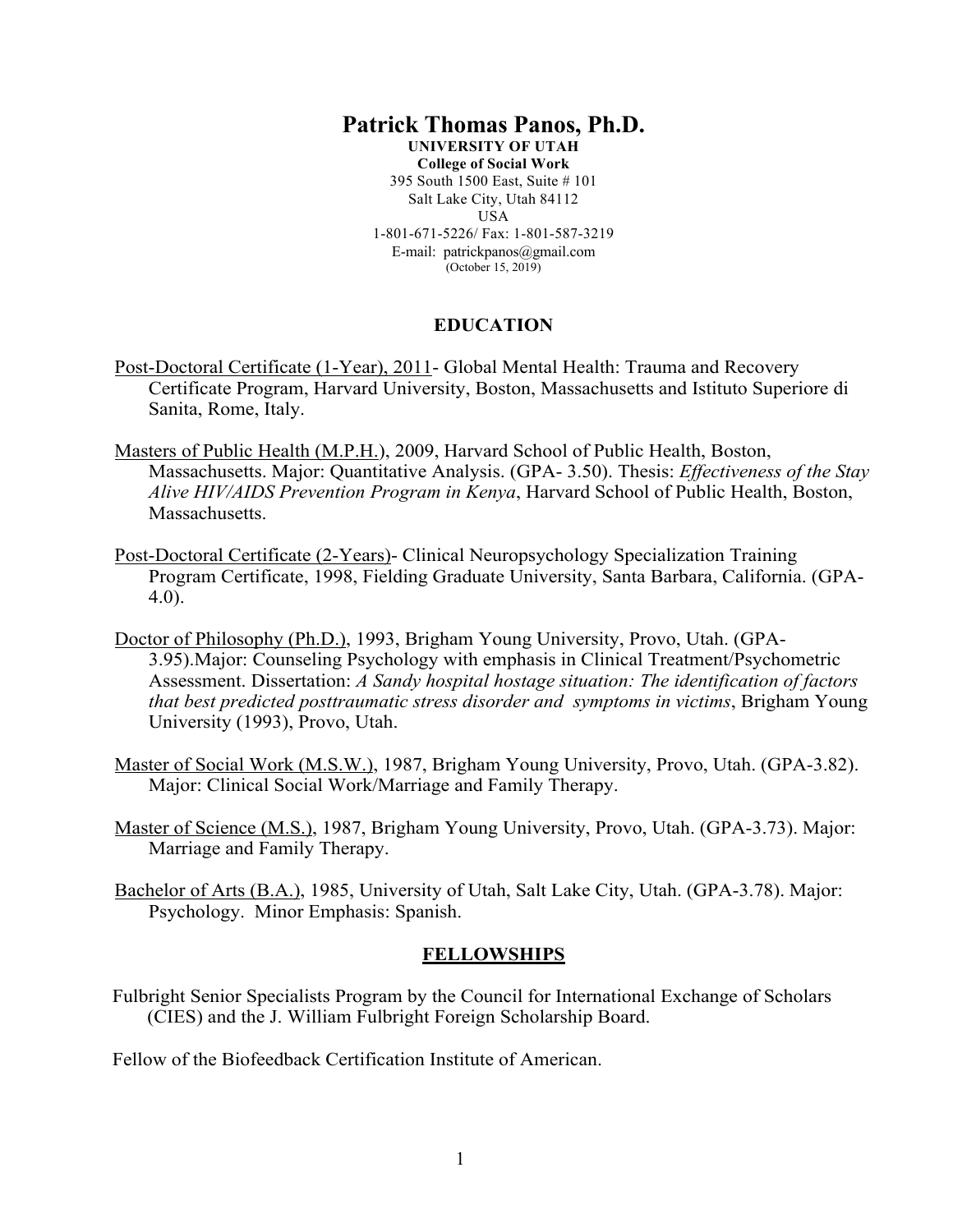# **MAJOR AWARDS**

- The Association of Baccalaureate Social Work Program Directors' (BPD's) 2016 Outstanding Program Director Award.
- Mifamilia Award for Service to Families, Government of Nicaragua, Ministry of the Family, Recognition for assistance render to the Ministry of the Family (2002).
- Amiri Diwan Award For Service, State of Kuwait, Recognition for helping the victims of the Iraqi Invasion (1994).

# **DIPLOMATES/PROFESSIONAL BOARD CERTIFICATIONS**

Diplomate in Counseling Psychology, American Board of Professional Psychology (ABPP)

Diplomate in Clinical Neuropsychology, American Board of Professional Neuropsychology(ABPN)

Diplomate in Clinical Social Work, National Association of Social Workers (NASW)

# **PRESENT EMPLOYMENT**

- Associate Professor of Social Work [Tenured- 2013] (2009- Present) University of Utah, Salt Lake City, Utah. Professor within a nationally accredited (CSWE) undergraduate/graduate program at a Tier One research university. Additionally, teaches clinical and research courses as part of a full-time tenure track teaching position.
- Court Appointed-Independent Forensic Mental Health Examiner, (2002- Present), Independent Contractor- Division of Substance Abuse and Mental Health, State of Utah. Provides forensic and neuropsychological evaluation services (e.g., competency to stand trial, guilty and mentally ill) of defendants for the purpose of district court- ordered mental health evaluations pursuant to Utah Law.
- Developmental Disabilities Evaluator, (2018- Present), Independent Contractor- Division of Services for People with Disabilities (DSPD), State of Utah. Provides psychological evaluation services to determine eligibility of services for intellectual and developmental disabilities.
- Qualifid U.S. Department of Transportation/Substance Abuse Professional (DOT/SAP), (2014- Present). Independent service provider for U.S. Department of Transportation, Washington, DC. Provides substance abuse evaluations to people who violated DOT guidelines for substance use in safety sensitive transportation positions.

## **ACADEMIC APPOINTMENTS**

University of Utah, Salt Lake City, Utah:

2016- Present: Director of Global Education and Outreach, College of Social Work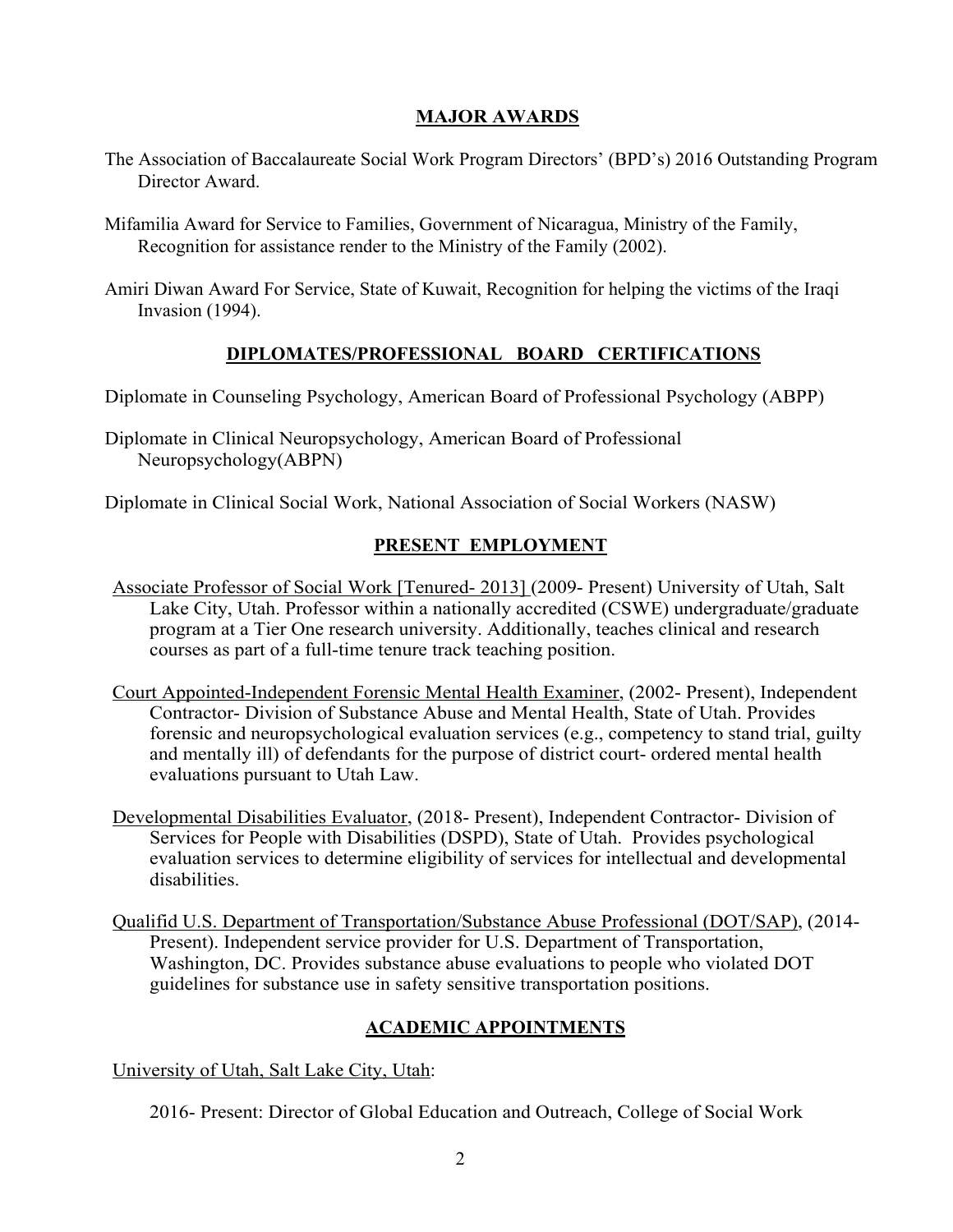2009- 2016: Director of the Bachelor of Social Work Program, College of Social Work

## Brigham Young University, Provo, Utah**:**

- 2006-2009: Associate Professor of Social Work and Psychology [Continuing Faculty Status (Tenure)- Granted 2007]
- 1999-2006: Assistant Professor of Social Work 1993-1999: Adjunct Instructor of Social Work.

## **PREVIOUS EMPLOYMENT**

- Clinical Pediatric Neuropsychologist, (1995- 1999). Utah State Hospital, Provo, Utah. Established and maintained neuropsychological laboratory. Provided psychological and neuropsychological assessments of adults, adolescents, and children. Designed cognitive rehabilitation treatment plans for patients with brain dysfunction. Supervision of doctoral interns in psychology and neuropsychology. Conducted ongoing neuropsychological and rehabilitative research. Established the pediatric neuropsychology lab, including developing a computerized testing, scoring, charting system, and database. Maintained ongoing review of testing materials for children. Established a cognitive rehabilitation program using the process-specific approach as well as biofeedback, and psycho-physiological assessments.
- Adjunct Instructor [Part-Time], (1987-1999), Brigham Young University, Provo, Utah. Courses taught: Social Work - Groupwork 364 and Groupwork 664 to social work graduate and undergraduate students. Graduate and undergraduate biofeedback certification course in the School of Health Sciences (HS 662R). Provided clinical supervision to graduate and undergraduate social work interns in the School of Social Work and doctoral students in the Department of Clinical Psychology.
- Rehabilitation Neuropsychologist [Part-Time Contract Provider], (1995-1997), Indian Health Services and Indian Alcohol Counseling & Recovery House Program, Salt Lake City, Utah. Provided multicultural neuropsychological/psychological assessment and rehabilitative treatment for substance abuse and mental health problems to minority and indigent clients.
- Psychology Post-Doctoral Intern, (1994), Indian Health Services and Indian Alcohol Counseling & Recovery House Program, Salt Lake City, Utah. Provided individual and group substance abuse counseling and individual biofeedback/neurofeedback treatment to minority and indigent clients.
- Director of Social Work Services, (1994), Utah State Hospital, Provo, Utah. Supervised the delivery of social work services by 26 social workers, including clinical supervision as well as hiring, disciplinary actions, training and promotion. Managed discipline's budget and ensured hospital compliance with state and national standards of care. Introduced and directed a quality assurance program as well as a training and credentialing program for social work services. Supervised the hospital-wide maintenance of standards for Health Care Finance Administration (HCFA) and the Joint Commission of Accreditation of Healthcare Organizations (JCAHO). Recruited and coordinated university placement of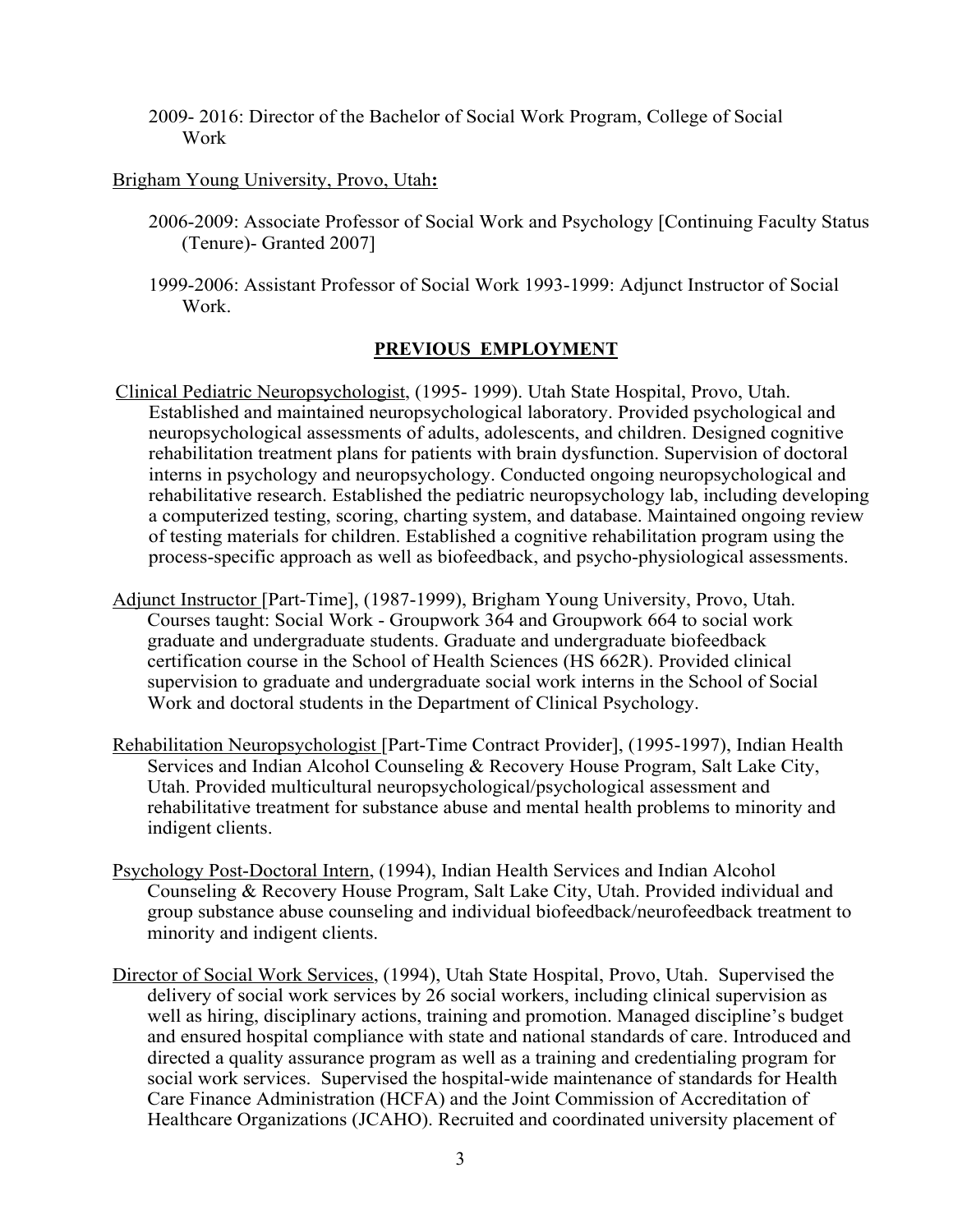interns.

- Psychology Resident, (1992-1994), Utah State Hospital, Provo, Utah. Provided psychological assessments and individual, group, and marriage and family therapy to chronically mentally ill patients.
- Psychology Intern, (1991-1992), Utah State Prison, Draper, Utah. Provided psychological assessment to maximum security inmates.
- Clinical Social Worker/ Assistant Unit Director, (1987-1992), Utah State Hospital, Provo, Utah. Provided individual, group, couple and family therapy to chronically mentally ill patients. Provided discharge planning. Assisted the Unit Director in administrative and clinical supervision as well as conducted and supervised research. Provided ongoing training to nursing staff.

Social Work Intern, (1986-1987), LDS Social Services, Provo, Utah.

Marriage & Family Therapist Intern, (1985-1987), BYU Comprehensive Clinic, Provo, Utah.

Social Work Intern, (1986), Utah State Hospital, General Psychiatric and Female Forensics Ward (Adult IV), Provo, Utah.

Financial Manager, (1980-1985), Utah Money Order, Salt Lake City, Utah. Identified and obtained oil and gas leases on federal lands. Negotiated with major oil companies to develop oil and gas potential of the leases. Managed accounts and investments.

## **EDITORSHIPS**

Editorial Board for North America Member (2010- 2016), *Social Work Education Journal: An International Journal.*

Advisory Editorial Board Member (2009- 2016). *Journal of Global Social Work Practice.*

Guest Reviewer/Editor (2009), Counsel on Social Work Education Press for *Guidebook for International Field Placements and Student Exchanges: Planning, Implementation and Sustainability*, by Lager, P., Mathiesen, S., Rodgers, M., & Cox, S.

Guest Reviewer/Editor (2007, 2012), Oxford University Press

*Human Rights and Social Justice in a Global Perspective: An Introduction to International Social Work,* by Susan Mapp*.*

*Human Rights and Social Justice in a Global Perspective: An Introduction to International Social Work (2nd Edition),* by Susan Mapp

# **PEER-REVIEWED JOURNAL ARTICLES**

Panos, P.T., Panos, A., Gerritsen-McKane, R., & Tendie, T. (In press). Care-for-Life Family-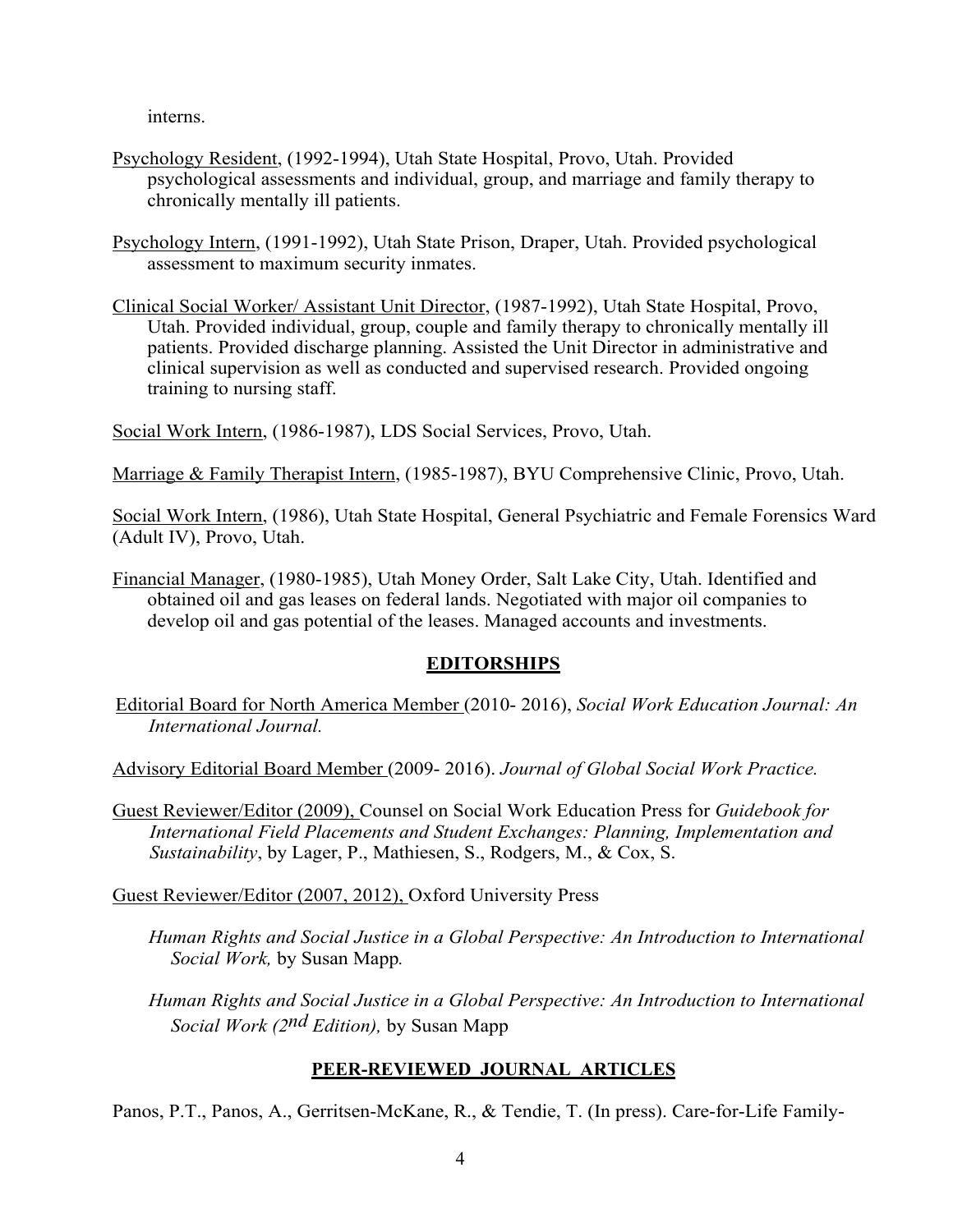Preservation-Program: An outcome evaluation of a holistic community development program in Mozambique. *Research on Social Work Practice*

- Panos, A., & Panos, P.T., & Cox, S.E. (2017). An independent outcome Evaluation of an AIDS/HIV prevention program in Kenyan schools. *Journal of Public Health in Developing Countries*, 3(2), 383-394.
- Christensen, B.I., Panos, P.T., Krase, K., DeLong-Hamilton, T., Buchan, V.V., Farrel, D., Harris-Jackson, T., & Gerritsen- McKane, R. (2015). Evaluating social work education outcomes: The SWEAP Field Practicum Placement Assessment Instrument (FPPAI). *Field Educator, 5.1*.
- Panos, P.T., Jackson, J., Hasan, O., & Panos, A. (2014). Meta-Analysis and Systematic Review of Randomized Clinical Trials (RCTs) assessing the efficacy of Dialectical Behavior Therapy (DBT) in treating Borderline Personality Disorder (BPD). *Research on Social Work Practice, 24*(2), 213-223.
- Mallory, D., Cox, S.E., & Panos, P.T. (2012). Help or hurt: A participatory outcome evaluation on the impact of university BSW interns on agency placements. *Journal of Teaching In Social Work*.
- Panos, A., Panos, P.T., Steele, C., & Panos, S.T. (2011). The world's most important resource: The employee contributions to global economic recovery. *G20: The Official Publication of the International Chamber of Commerce G20 Advisory Group*, *Summit 2011*, 60-61.
- Shepard, L.D., Panos, P.T., & Thomas, C. (2010). Perpetuating polygamist tradition: A preliminary qualitative study of Senegalese women. *Journal of Global Social Work Practice, 3*(1)*.*
- Pehrson, K.L., Panos, P.T., Cox, S.E., Sorensen, A., & Perkins, M. (2010). Social Workers' Postgraduate Use of the IFD. *Journal of Human Behavior in the Social Environment, 20*(1), 88-103.
- Pehrson, K.L., Panos, P.T., Larsen, K.L. & Cox, S.E. (2009). Enhancement of the social work field practicum student- supervisor relationship: Utilizing communication styles. *Journal of Practice Teaching in Health & Social Work 9*(2), 72-92.
- Panos, P.T., Panos, A., Gerritsen-McKane, R, & Frost, C.J. (2009). A discussion regarding why the HIV/AIDS pandemic in sub-Sahara Africa needs global social work practice: The unique capabilities of international social work researchers, educators, and treatment providers. *Journal of Global Social Work Practice, 2*(2)*.*
- Duffany, A. & Panos, P.T. (2009). Treatment for childhood sex offenders and subsequent recidivism: An outcome study. *Research on Social Work Practice*, *19*(3), 291-303.
- Limb, G., Hodge, D., & Panos, P. (2008). Social work with Native people: Orienting child welfare workers to the beliefs, values, and practices of Native American families and children. *Journal of Public Child Welfare*, 2(3), 383-397.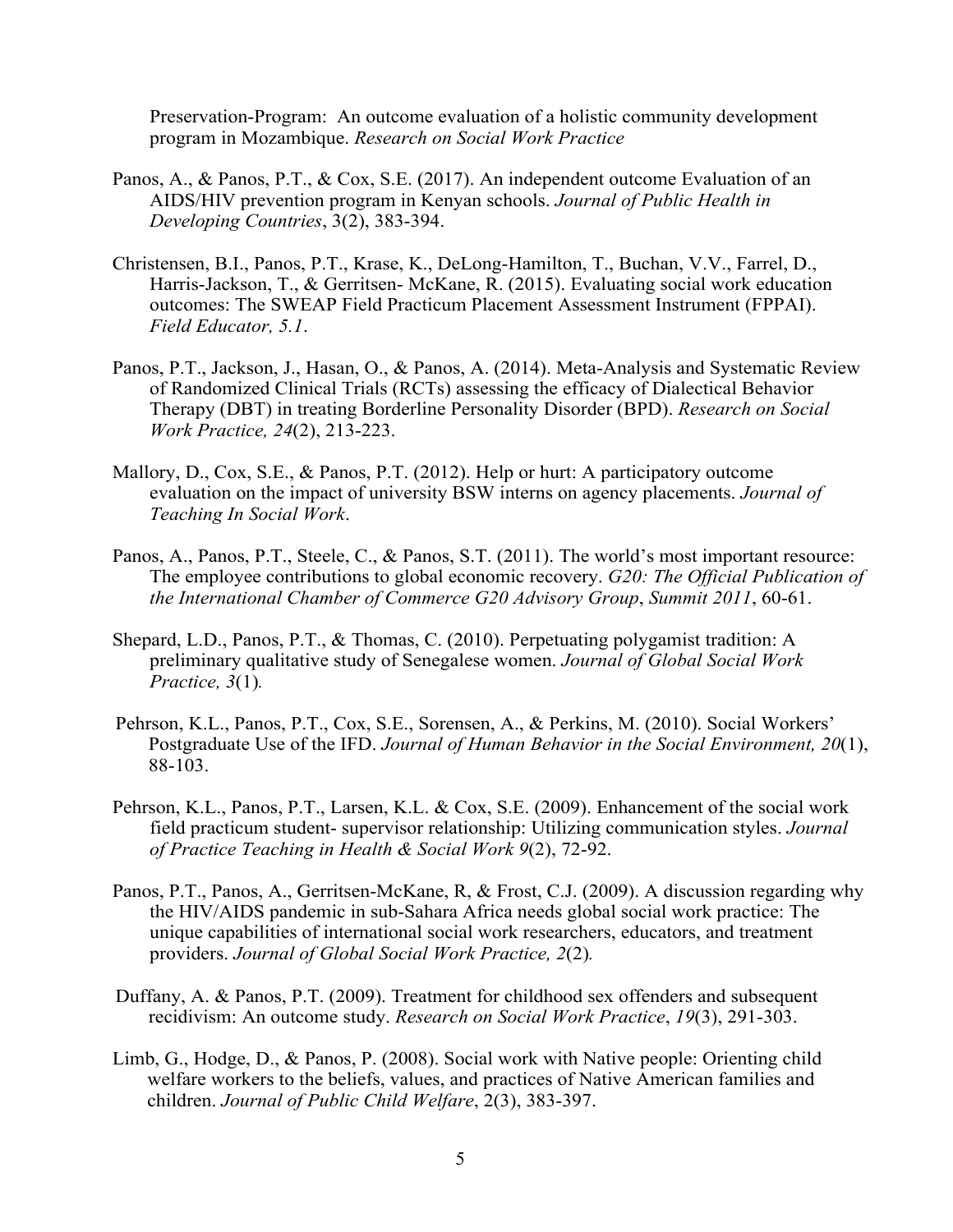- Walley, S.J., Pehrson, K.L., & Panos, P.T. (2006). A validation study of a commonly used military assessment of personality interactional patterns. *U.S. Army Medical Department Journal, PB 8-06-3*(7/8/9), 59-68.
- Panos, P.T. (2005). Challenges and benefits to web-based videoconferencing to supervise international field placement social work students. *International Social Work, 48*(6), 1-8.
- Pettys, G.L., Panos, P.T., Cox, S.E., & Oosthusen, K. (2005). Four models of international field placements. *International Social Work, 48*(3), 277-288.
- Panos, A., Panos, P.T., Dulle, P. (2004). A 10-year follow-up study to an incident of workplace violence. *Journal of Emotional Abuse, 4*(3/4), 23-47.
- Roby, J. & Panos, P.T. (2004). Recent developments in international law and regulations governing the video supervision of international practicum students. *Journal of Technology in Human Services, 22*(4), 73-91.
- Panos, P.T., Pettys, G.L., Cox, S.E., & Jones, E. (2004). Survey of international field practicum placements of accredited schools of social work. *Journal of Social Work Education, 40* (3),467-478.
- Panos, P.T. (2004). The factor structure of the Brief Psychiatric Rating Scale- Expanded (BPRS-E) with geriatric and non- geriatric psychiatric inpatients. *Research on Social Work Practice*, *14*(3), 180-190.
- Lough, B., & Panos, P.T. (2003). Rise and demise of orphanages in the Ukraine. *European Journal of Social Work*, *36*(1), 49-63.
- Panos, P.T. (2003). The internet archive: An end to the digital dark age. *Journal of Social Work Education*, *39*(2), 343- 347.
- Panos, P.T., Panos, A., Cox, S.E., Roby, J.L., & Matheson, K.W. (2002). Ethical issues concerning the use of videoconferencing to supervise international social work field practicum students. *Journal of Social Work Education, 38*(3), 421-437.
- Panos, P.T., & Weaver, R.A. (2002). Factors affecting the acceptance of a new software system within two social service agencies. *Journal of Technology in Human Services, 19*(4), 31-42.
- Panos, P.T., Porter, S.S., Panos, A.J., Gaines, R.N., & Erdberg, P.S. (2001). An evaluation of a case of agenesis of the corpus callosum with Rourke's Nonverbal Learning Disorder (NLD) model. *Archives of Clinical Neuropsychology, 16*(5), 507-521.
- Panos, P.T. & Panos, A.J. (2000). A model for culture-sensitive assessment of patients in health care settings. *Social Work in Health Care, 31*(1), 49-62.
- Panos, P.T., & Porter, S.S. (1999). A case of agenisis of the corpus callosum in a child psychiatric inpatient. (Abstract). *Archives of Clinical Neuropsychology, 14*(1), 164.

Shah, M., Coon, H., Holik, J., Hoff, M., Helmer, V., Panos, P., & Byerley, W. (1995). Mutation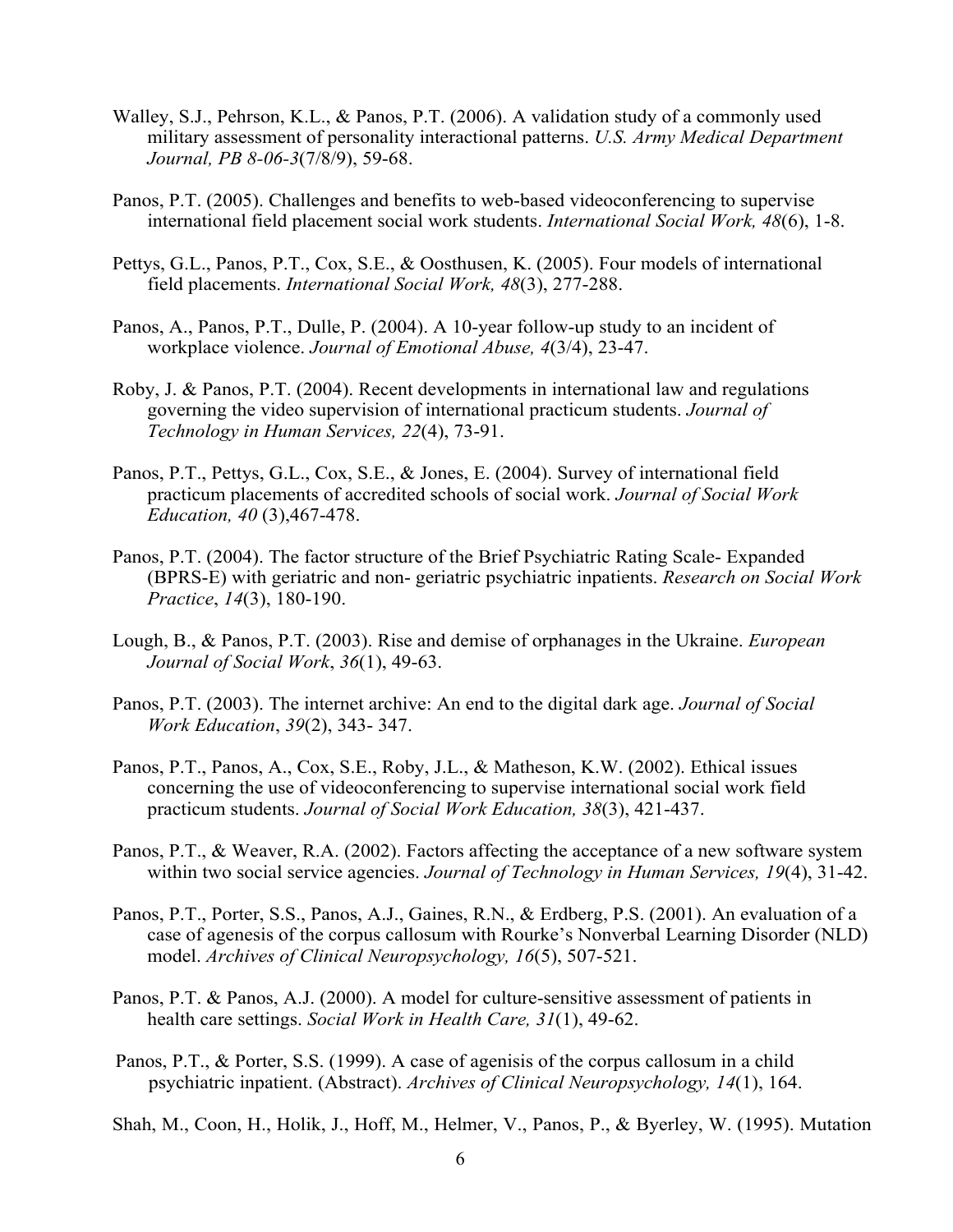scan of the Dl dopamine receptor gene in 22 cases of bipolar I disorder. *American Journal of Medical Genetics (Neuropsychiatric Genetics), 60*, 150-153.

- Allred, G.H., Panos, P., & Panos, A. (1992). Multiple personality disorder and Adlerian psychology: A timely match. *The International Journal of Individual Psychology and Comparative Studies, 1*, 20-26.
- Panos, P., Panos, A. & Allred, G.H. (1990). Marriage therapy with multiple personality disorder. *Dissociation, 3*(l), 10- 14.

#### **PEERED-REVIEWED BOOK CHAPTERS**

- Panos, P. (2008). The use of technology to support social work field practicum experiences. In P. Freddolino and J.A. Regan (Eds.), *Integrating technology in the social work core curriculum*. Alexandria, VA: Council on Social Work Education (CSWE).
- Panos, A., & Panos, P. (2007). Surviving war: Resiliency factors in refugee families. In S. Loveless & G. Lundberg (Eds.), *The Family in the New Millennium (vol. III): World Voices Supporting the 'Natural' Clan.* Westport, CT: Greenwood Publishing.
- Panos, A., Panos, P.T., & Dulle, P. (2005). A 10-year clinical case study to an incident of workplace violence. In R. Geffner (Ed.), *Aggression in organizations: Violence, abuse, and harassment at work and in schools*. Binghamton, NY: Haworth Press. [Note: Previously published as an article in the *Journal of Emotional Abuse* in 2004]

### **PEERED-REVIEWED PAPERS IN CONFERENCE PROCEEDINGS**

- Panos, A. and Panos, P. (October, 2016) Developing a More Global Curriculum. *Proceedings of the 2nd Annual Asia Symposium, Japanese Women's University, Tokyo, Japan.*
- Panos, P. (October, 2015). The social service model in Ansan, Korea. *Proceedings of the 1st Annual Asia Research Symposium, Songdo, Korea.*
- Panos, A., Panos, P.T., & Gerritsen-McKane, R. (July, 2013). New frontiers in refugee education and support: social work education in refugee camps. *Proceedings of the 18th Biennial International Consortium for Social Development (ICSD) Conference, Kampala, Uganda*.
- Panos, P.T., Panos, A., & Gerritsen-McKane, R. (July, 2013). New frontiers in community development: the care- for-life model. *Proceedings of the 18th Biennial International Consortium for Social Development (ICSD) Conference, Kampala, Uganda*.
- Gerritsen-McKane, R., Panos, A., & Panos, P.T. (July, 2013). New frontiers in refugee resettlement. *Proceedings of the 18th Biennial International Consortium for Social Development (ICSD) Conference, Kampala, Uganda*.
- Panos, P.T., Panos, A., Cox, S.E., & Obadiah, J.S. (November, 2009). Effectiveness of Stay Alive HIV/AIDS Prevention Program in Kenya. *Proceedings of the Colloquium by the Network of African Family Scholars* at Strathmore University, Nairobi, Kenya.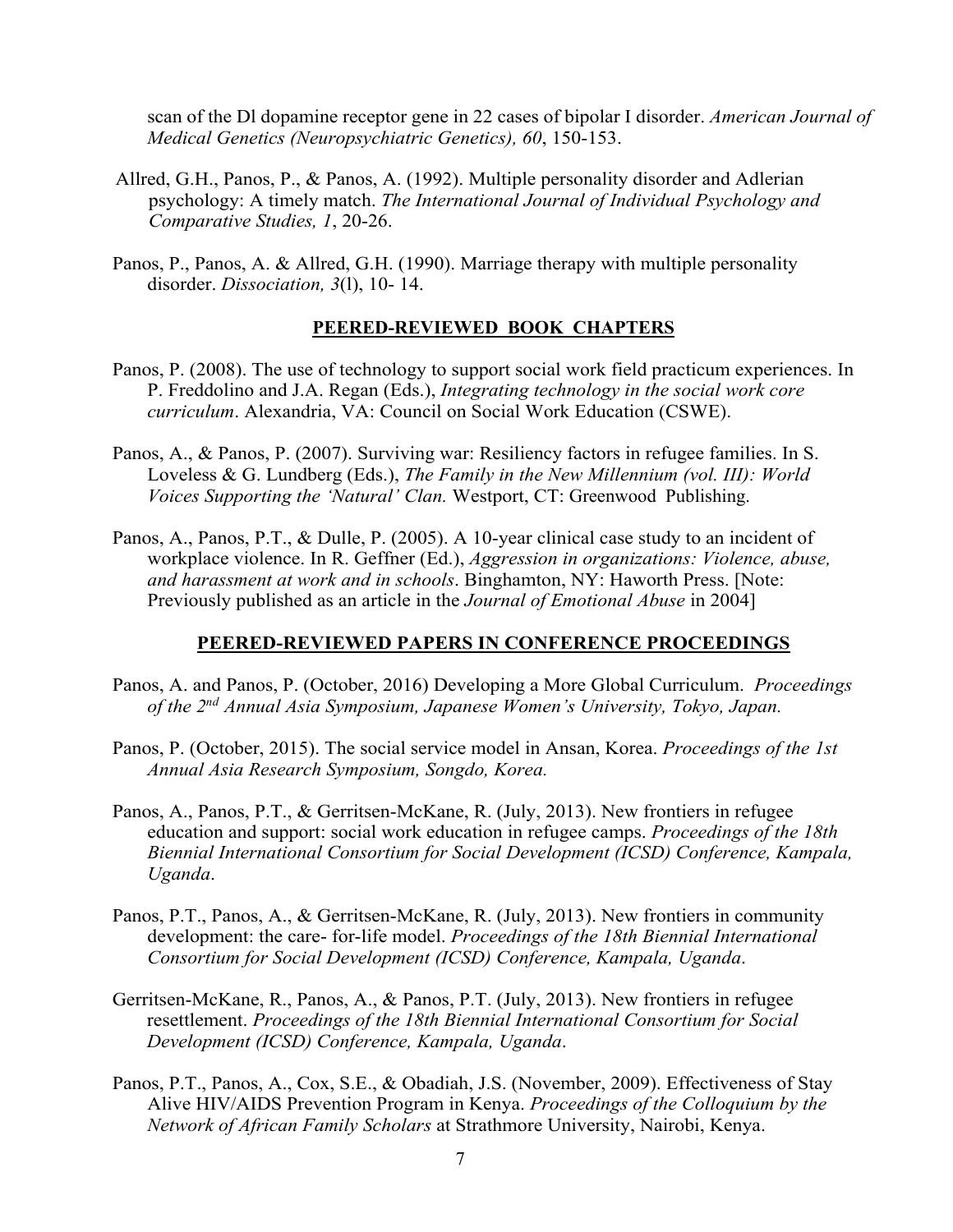- Panos, P.T., Cox, S.E., Boyle, S. (November, 2009). Follow-up survey of all CSWE schools participating in international field placements. *Proceeding of the Council of Social Work Education's 55th Annual Program Meeting*, San Antonio, TX.
- Cox, S.E., Sheffield, W.W., Panos, P.T., & Mallory, D. (November, 2008). Pain or gain: Impact of social work interns on community service agencies. *Proceeding of the Council of Social Work Education's 54th Annual Program Meeting*, Philadelphia, PA.
- Sheffield, W.W., Cox, S.E., Marett, K., & Panos, P.T. (November, 2008). Critical Case reflections: Powerful tool for evaluating the integration of theory and practice. *Proceeding of the Council of Social Work Education's 54th Annual Program Meeting*, Philadelphia, PA.
- Cox, S.E., Panos, P.T., & Sheffield, W.W. (October, 2007). Managing international field placements: How to avoid being eaten by a crocodile. *Proceeding of the Council of Social Work Education's 53rd Annual Program Meeting*, San Francisco, CA.
- Sheffield, W.W., Cox, S.E., Panos, P.T., & Panos, A. (July, 2006). Stay Alive: A proven skills, family and abstinence-based approach to HIV/AIDS prevention. *Proceedings of the 7th World Policy Forum, Provo, UT.*
- Panos, A., & Panos, P. (July, 2003). Challenges of refugee families: International policies do matter. *Proceedings of the 4th World Policy Forum, Provo, UT.*
- Panos, A, & Panos, P. (February, 2003). A longitudinal study of the effectiveness of interventions in dealing with victims of a hospital hostage situation. *Proceeding of the International Critical Incident Stress Foundation 7th World Congress on Stress, Trauma & Coping, Baltimore, MD.*
- Panos, A., Panos, P., Cox, S., Galbraith, J., & Matheson, K. (July, 2002). Practical considerations to using videoconferencing to supervise international field practicum students. *Proceeding of Congress 2002 of the International Association of Schools of Social Work*, Montpellier, France.
- Panos, P., Panos, A., Cox, S., Galbraith, J., & Roby, J. (July, 2002). Update: a comprehensive review of ethics governing web-based supervision of international field practicum students. *Proceeding of Congress 2002 of the International Association of Schools of Social Work*, Montpellier, France.
- Panos, P.T., Roby, J.L., Cox, S.E., Panos, A, & Galbraith, J. (2001). 21st Century issues: A comprehensive review of international laws governing web-based supervision. *Proceedings of The 5th Annual Technology Conference For Social Work Education and Practice*- [Jointly held with the 6th HUman Services Information Technology Applications (HUSITA) International Conference], Charleston, South Carolina.
- Panos, A., & Panos, P. (2000). An employer-based model of social work practice for international immigrants and refugees. *Proceedings of the Joint Conference of the International Federation of Social Workers and the International Association of Schools*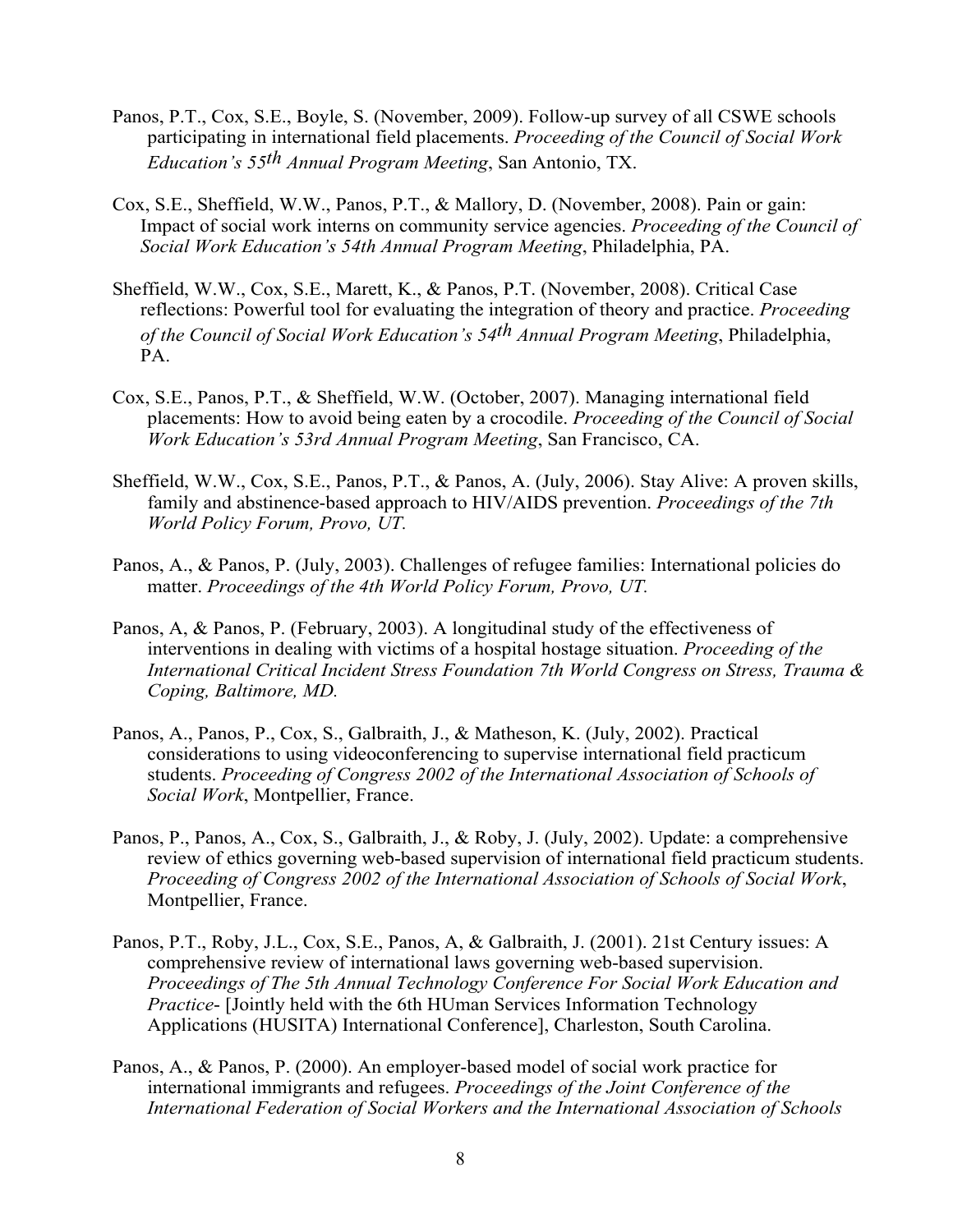*of Social Work*, Montréal, Québec, Canada.

Panos, P., Panos, A., & Cox, S. (2000). A model of supervision, training, and research using video conferencing *Proceedings of the Joint Conference of the International Federation of Social Workers and the International Association of Schools of Social Work*, Montréal, Québec, Canada.

#### **REFEREED PROFESSIONAL POSTER**

- Panos, A.J., Panos, P.T., Croft, J., & Belnap, S. (October, 2019). *Suicide trends in Utah vs. USA.*  Poster presented at the 2019 UVU Conference on Suicide Prevention in Orem, Utah.
- Panos, A.J., Panos, P.T., Jackson, L., Christensen, S. & Labrum, H. (April, 2019). *Domestic violence in developing countries.* Poster presented at the UVU Conference on Domestic Violence in Orem, Utah.
- Panos, A.J., Panos, P.T., & Panos, S. (March, 2019). *Technology addiction and circadian rhythm disorder- delayed sleep phase type in adolescents and young adults*. Poster presented at the UVU Conference on Addiction in Orem, Utah.
- Panos, P., Panos, A., & Gerritsen-McKane, R. *Preliminary results of a village level randomized clinical trial (rct) examining the impact and effectiveness of Care For Life's Family Preservation Program In Mozambique*. (June, 2016). Poster presented at the Joint World Conference on Social Work, Education and Social Development, Seoul, Republic of (South) Korea.
- Panos, A., & Panos, P.T. (June, 2010). *Resiliency factors in street children in Mexico: A followup study*. Poster presentation made at the 2010 Joint World Conference on Social Work and Social Development, Hong Kong, China.
- Panos, A., & Panos, P.T. (November, 2006). *Resiliency factors in street children*. Poster presentation made at the 20th Annual Meeting of the International Society for Traumatic Stress Studies (ISTSS), Hollywood, CA.
- Panos, A., & Panos, P.T. (November, 2005). *Compassion fatigue in trauma workers after pediatric death*. Poster presentation made at the 19th Annual Meeting of the International Society for Traumatic Stress Studies (ISTSS), Toronto, Ontario, Canada.
- Panos, A., Panos, P., & Libby, R. (February, 2005). *Factors increasing the effectiveness of a trauma inoculation program.* Poster presentation at the 8th World Congress on Stress, Trauma, and Coping, Baltimore, MD.
- Panos, A., Panos, P., & Bailey, A. (February, 2005). A*n evaluation of follow-up interventions for trauma workers after pediatric death.* Poster presentation at the 8th World Congress on Stress, Trauma, and Coping, Baltimore, MD.
- Panos, A. & Panos, P. (February, 2003). *A longitudinal study of the effectiveness of interventions in dealing with victims of a hospital hostage siege.* Poster presented at the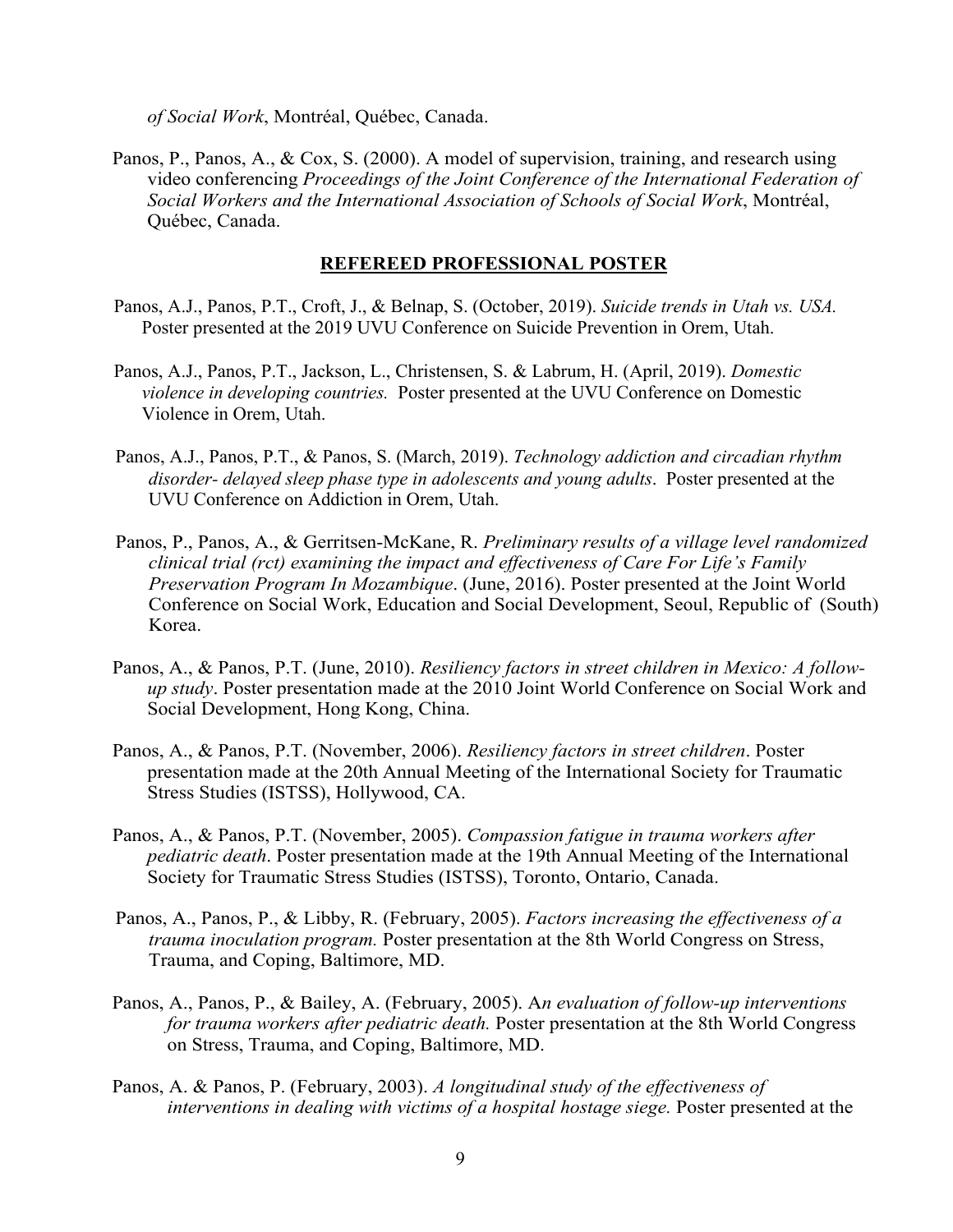7th World Congress on Stress, Trauma and Coping, Baltimore, Maryland

Panos, A., & Panos, P. (November, 2002). *A 10–year evaluation of interventions to address workplace violence*. Poster presentation made at the 18th Annual Meeting of the International Society for Traumatic Stress Studies (ISTSS), Baltimore, Maryland.

## **REFEREED WORKSHOP PRESENTATIONS**

- Panos, A, Panos, P, & Hunter, R. (June 2016). *Promoting the worth and dignity of people: Use of yoga to enhance mental health amongst refugees detained in camps along the Mynamar/Thai border*. Workshop presented to at the Joint Work Conference on Social Work, Education, and Social Development (SWSD), Seoul, Republic of (South) Korea.
- Panos, P., Gerritsen-McKane, R., Christenson, B., Krase, K., Delong-Hamilton, T., & Freedman, D. *Using SWEAP Standardized Assessment Instruments To Promote Excellence In Undergraduate & Graduate Social Work Education*. (March, 2016). Workshop presented at the 33<sup>rd</sup> Annual Conference of the Association of Baccalaureate Social Work Program Directors (BPD), Dallas, TX.
- Farrel, D., Delong-Hamilton, T., Panos, P., Christensen, B., & Gerritsen-McKane, R. (April, 2015). *Simplifying Online Social Work Program Evaluation using SWEAP*. Breakout workshop presented at the CSWE Social Work Distance Education Conference, Indianapolis, IN.
- Krase, K., Panos, P., Delong-Hamilton, T. & Gerritsen-McKane, R. (February, 2015). *Simplifying Social Work Program Evaluation using SWEAP*. Workshop presented at the 32nd Annual Conference of the Association of Baccalaureate Social Work Program Directors (BPD), Kansas City, MO.
- Delong-Hamilton, T., Buchan, V.V., Christenson, B., Rodenhiser, R.W., Gerritsen-McKane, R., Krase, K.S., & Panos, P.T. (March, 2013). *BEAP and beyond: Evaluating your program for EPAS*. Pre-conference workshop presentation made at the 30th Annual Conference of the Association of Baccalaureate Social Work Program Directors (BPD), Myrtle Beach, SC.
- Panos, P.T., Panos, A., & Gerritsen-McKane, R. (December, 2010). *Assessing for trauma & evaluating treatment.* Workshop presentation made at the 2010 Congreso Internacional JUCON Por Un Mundo Sin Violencia, Puebla, Mexico.

## **REFEREED PROFESSIONAL PRESENTATIONS**

- Panos, A.J., & Panos, P.T. (March, 2019). A *comparison of rural resettlement for Syrian refugee families in Iceland versus Utah.* Paper presented at the 2019 Utah Council on Family Relations (UTCFR) Annual Conference in Orem, Utah.
- Panos, A.J. , & Panos, P.T. (October, 2018). *Global innovations in suicide prevention using technology: What has worked?* Paper presented at the UVU Conference on Suicide Prevention in Orem, Utah.

Panos, A., Ólafsdóttir, E., Ottósdóttir, G., & Panos, P.T. (July, 2018). *Refugee resettlement in*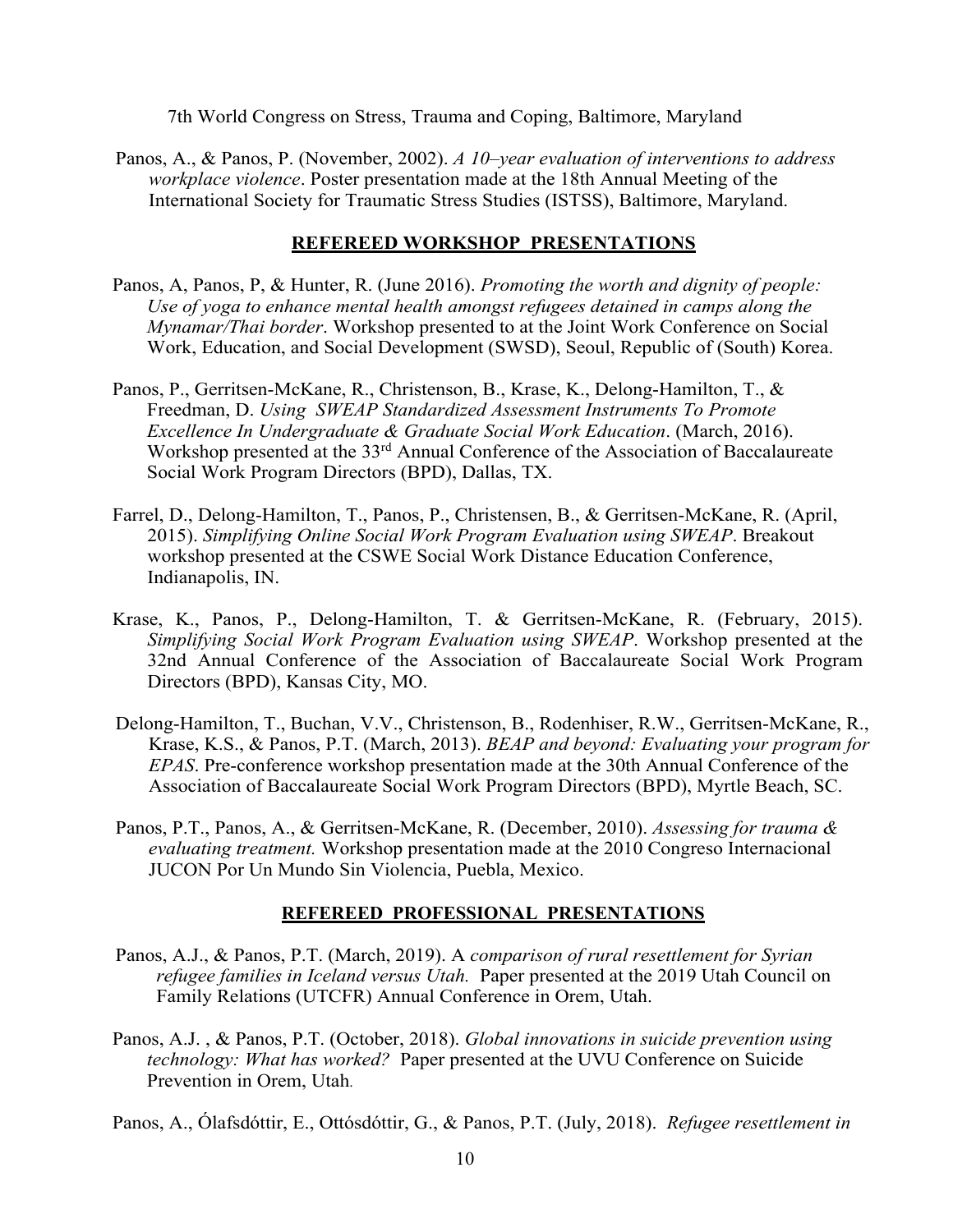*Iceland: Identification of resiliency factors.* Paper presented at the 2018 SWSD Conference, Dublin, Ireland.

- Panos, P.T., & Panos, A. (July, 2018). *Human Solutions in Evolving Society: Providing Higher Education Within Refugee Camps Using An Innovative Partnership Between 3 Universities.* Paper presented at the 2018 SWSD Conference, Dublin, Ireland.
- Panos, P.T., Panos, A., Gerritsen-McKane, R., & Tendai, T. (July, 2018). *The Care for Life Program: An Independent, 5-year, Controlled Outcome Study of a Holistic Community Development Program in Mozambique*. Paper presented at the 2018 SWSD Conference, Dublin, Ireland.
- Panos, P.T., & Panos, A. *A Collaboration Connecting To The World: An Innovative Partnership Between 3 Universities To Provide Higher Education To Refugee Camps.* Paper presented at the 2017 World Education Day- 2017, Dalian, People's Republic of China.
- Panos, A., & Panos, P.T. & Chang, J. *Families of Sewol Ferry Disaster Victims: Barriers to the Grieving and Healin*g *Process*. (March, 2016). Paper presented at the 2016 Disaster Psychosocial Conference, Vancouver, Canada.
- Christenson, B., Gerritsen-McKane, R., Krase, K., Panos, P., Delong-Hamilton, T., & Freedman, D. *Developing a Standardized Field Instruments: The SWEAP Filed Placement/Practicum Assessment Instrument*. (March, 2016). Paper presented at the 33rd Annual Conference of the Association of Baccalaureate Social Work Program Directors (BPD), Dallas, TX.
- Delong-Hamilton, T., Freedman, D., Panos, P., Gerritsen-McKane, R., Christenson, B., & Krase, K. *Using SWEAP Stan To Promote Excellence*. (April, 2016). Paper presented at the 33rd Annual Conference of the Association of Baccalaureate Social Work Program Directors (BPD), Dallas, TX.
- Panos, A., Panos, P.T., & Chang, J. (March 2016). *Families of Sewol Ferry Disaster Victims: Barriers to the Grieving and Healing Process.* Paper presented at the 2016 International Disaster Psychosocial (DSP) Conference, Vancouver, Canada.
- Panos, P. (October, 2015). *The social service model in Ansan, Korea*. Presented at the 1st Annual Asia Research Symposium, Songdo, Korea.
- Panos, A., Panos, P.T.,& Gerritsen-McKane, R. (July, 2015). *Creating Successful Microfinancing Program Leadership: Missing Factors in Best Practices for Community-Based Models.* Paper presented at the 19th Biennial International Consortium for Social Development (ICSD) Conference, Singapore.
- Panos, P.T., Panos, A.,& Gerritsen-McKane, R. (July, 2015). *Transforming Society Through Education on the Margins: Healing Shattered Communities Through Distance Education in Refugee Camps.* Paper presented at the 19th Biennial International Consortium for Social Development (ICSD) Conference, Singapore.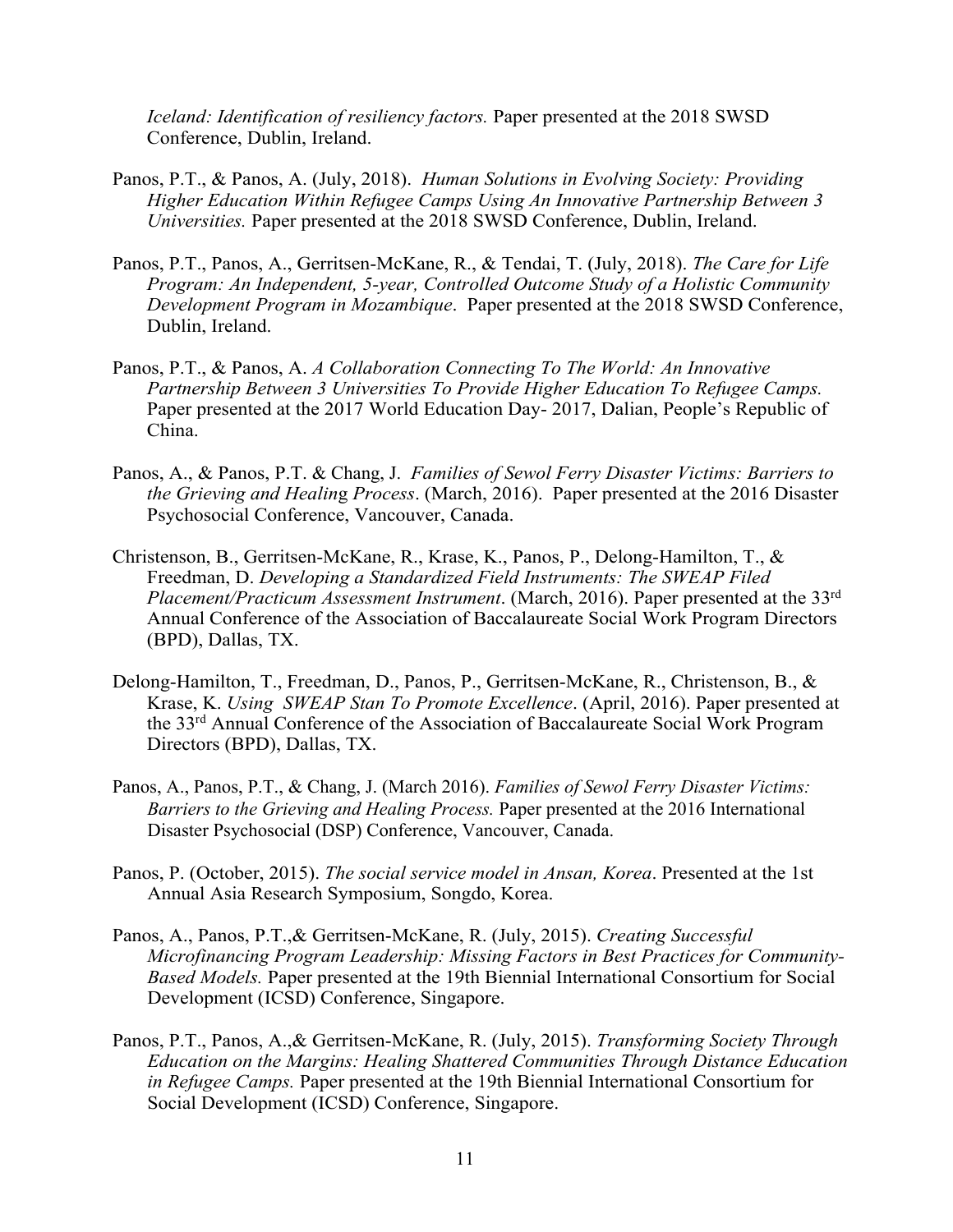- Gerritsen-McKane, R., Harris-Jackson, T., Christenson, B., Krase, K., Panos, P., Delong-Hamilton, T., & Buchan, V.V. *Enhancing Social Work Program Assessment With SWEAP*. (February, 2015). Paper presented at the 32nd Annual Conference of the Association of Baccalaureate Social Work Program Directors (BPD), Kansas City, MO.
- Shepard, L.D., Mileski, K., Panos, A., & Panos, P. (October, 2014). *Global web-based learning: Designing a BSW degree program*. Paper presented at the 60th Annual Program Meeting (APM) of the Council on Social Work Education (CSWE), Tampa, FL.
- Delong-Hamilton, T., Rodenhiser, R., Krase, K., & Panos, P. (October, 2014). *Enhancing program assessment through SWEAP*. Paper presented at the 60th Annual Program Meeting (APM) of the Council on Social Work Education (CSWE), Tampa, FL.
- Dlong-Hamilton, T., Gerritsen-McKane, R., Buchan, V.V., Rodenhiser, R.W., Panos, P.T., Krase, K.S., & Christenson, B., & (March, 2014). *Social Work Education Assessment Project (SWEAP): Responding to the challenges of assessment*. Workshop presented at the 31st Annual Conference of the Association of Baccalaureate Social Work Program Directors (BPD), Louisville, KY.
- Panos, A., Panos, P.T., & Gerritsen-McKane, R. (July, 2013). *New frontiers in refugee education and support: social work education in refugee camps*. Paper present at the 18th Biennial International Consortium for Social Development (ICSD) Conference, Kampala, Uganda.
- Panos, P.T., Panos, A., & Gerritsen-McKane, R. (July, 2013). *New frontiers in community development: the care- for-life model*. Paper presented at the 18th Biennial International Consortium for Social Development (ICSD) Conference, Kampala, Uganda.
- Gerritsen-McKane, R., Panos, A., & Panos, P.T. (July, 2013). *New frontiers in refugee resettlement.* Paper presented at the 18th Biennial International Consortium for Social Development (ICSD) Conference, Kampala, Uganda.
- Gerritsen-McKane, R., Rodenhiser, R.W., Panos, P.T., Krase, K.S., Delong-Hamilton, T., Buchan, V.V., & Christenson, B., & (March, 2013). *Beyond the classroom: Using BEAP to evaluate your program*. Paper presented at the 30th Annual Conference of the Association of Baccalaureate Social Work Program Directors (BPD), Myrtle Beach, SC.
- Panos, P.T., Panos, A., & Gerritsen-McKane, R. (July, 2012). *Street children: Underlying causes of family breakdown in Latin America.* Paper presented at the 2012 Joint World Conference on Social Work and Social Development, Stockholm, Sweden.
- Gerritsen-McKane, R., Panos, P.T., & Panos, A. (July, 2012). *An international distance education model for capacity building in rural and isolated communities.* Paper presented at the 2012 Joint World Conference on Social Work and Social Development, Stockholm, Sweden.
- Gerritsen-McKane, R., Panos, P.T., & Panos, A. (January, 2011). Top *twelve challenges in establishing international social work education and research partnerships and how to overcome them.* Paper present at the 17th International Consortium for Social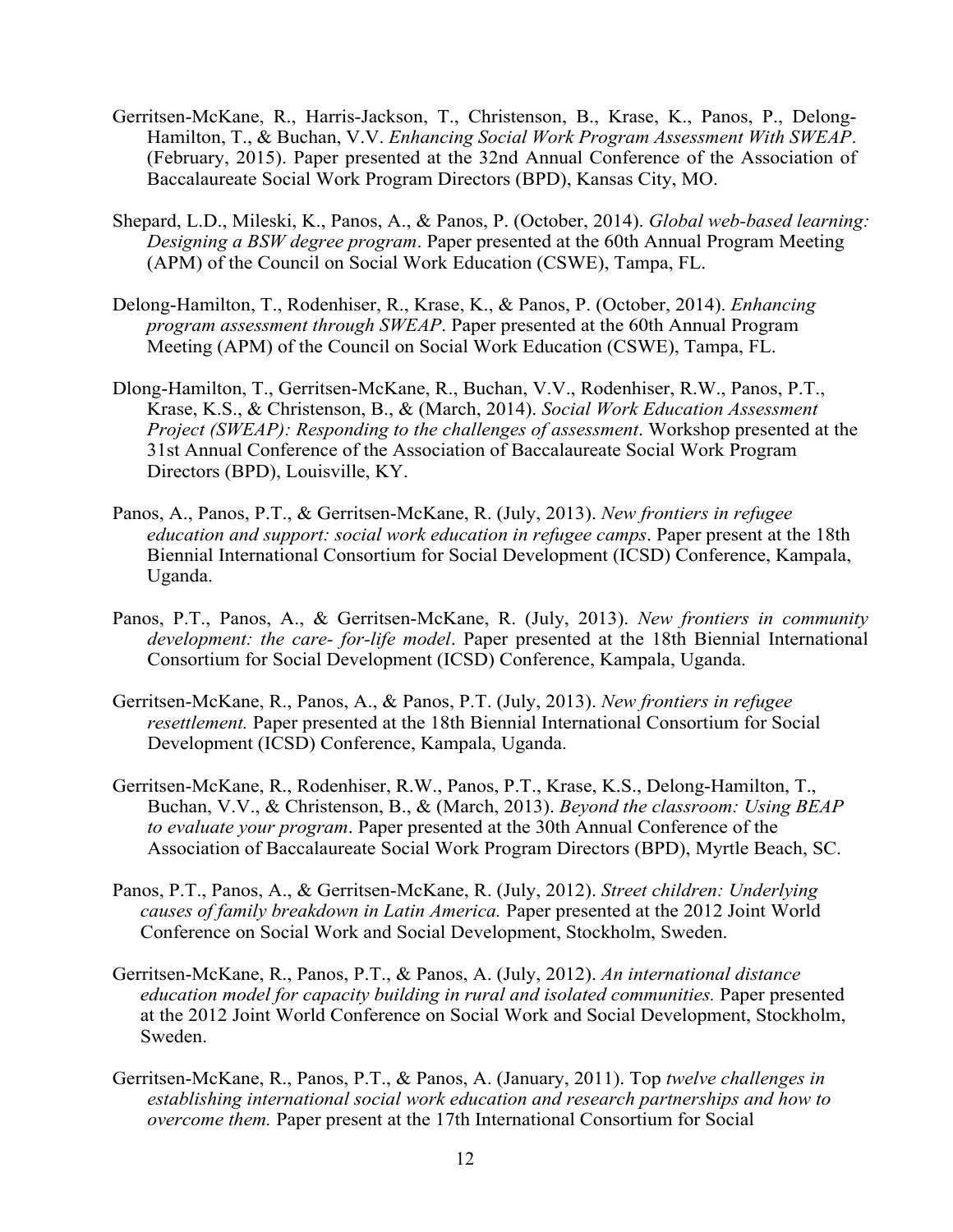Development (ICSD) Symposium, Dhaka, Bangladesh.(ICSD) Symposium, Dhaka, Bangladesh.

- Cox, S.E., Panos, P.T., Suchi, J., Sheffield, W., & Panos, A. (January, 2011). *Research demonstrates HIV/AIDS rates are being reduced by the Stay Alive HIV/AIDS Prevention Program.* Paper present at the 17th International Consortium for Social Development (ICSD) Symposium, Dhaka, Bangladesh.
- Panos, P.T., Panos, A., Gerritsen-McKane, R., & Cox, S.E. (June, 2010). *The use of cultural scripts by international social workers to promote healthy behaviors to prevent HIV/AIDS transmission in sub-Sahara Africa.* Paper presented at the 2010 Joint World Conference on Social Work and Social Development, Hong Kong, China.
- Cox, S.E., Panos, P.T., & Panos, A. (June, 2010). *Survey of all 2009 international field placements by CSWE accredited schools.* Paper presented at the 2010 Joint World Conference on Social Work and Social Development, Hong Kong, China.
- Panos, P.T., Panos, A., Cox, S.E., & Obadiah, J.S. (November, 2009). *Effectiveness of Stay Alive HIV/AIDS Prevention Program in Kenya*. Proceedings of the 3rd Colloquium of the Network of African Family Scholars at Strathmore University, Nairobi, Kenya.
- Panos, P.T., Cox, S.E., Boyle, S. (November, 2009). *Follow-up survey of all CSWE schools participating in international field placements*. Paper presented at the 55th Annual Program Meeting (APM) of the Council on Social Work Education (CSWE), San Antonio, TX.
- Panos, P.T. (July, 2009). ). *Effectiveness of the Stay Alive HIV/AIDS Prevention Program in Kenya: An independent outcome evaluation of a life skills and empowerment program*. Paper presented at the Harvard's School of Public Health's (HSPH's) Culminating Experience Seminar, Boston, MA.
- Cox, S.E., Sheffield, W.W., Panos, P.T., & Mallory, D. (November, 2008). *Pain or gain: Impact of social work interns on community service agencies.* Paper presented at the 54th Annual Program Meeting (APM) of the Council on Social Work Education (CSWE), Philadelphia, PA.
- Sheffield, W.W., Cox, S.E., Marett, K., & Panos, P.T. (November, 2008). *Critical Case reflections: Powerful tool for evaluating the integration of theory and practice.* Paper presented at the 54th Annual Program Meeting (APM) of the Council on Social Work Education (CSWE), Philadelphia, PA.
- Panos, A., & Panos, P.T. (June, 2008). *Bringing them home: Helping returning veterans with post-war adjustment*. University of Utah School of Alcoholism and Drug Abuse Prevention, Salt Lake City, Utah.
- Cox, S.E., Panos, P.T., & Sheffield, W.W. (October, 2007). *Managing international filed placements: How to avoid being eaten by crocodiles.* Paper presented at the 53rd Annual Program Meeting (APM) of the Council on Social Work Education (CSWE), San Francisco, CA.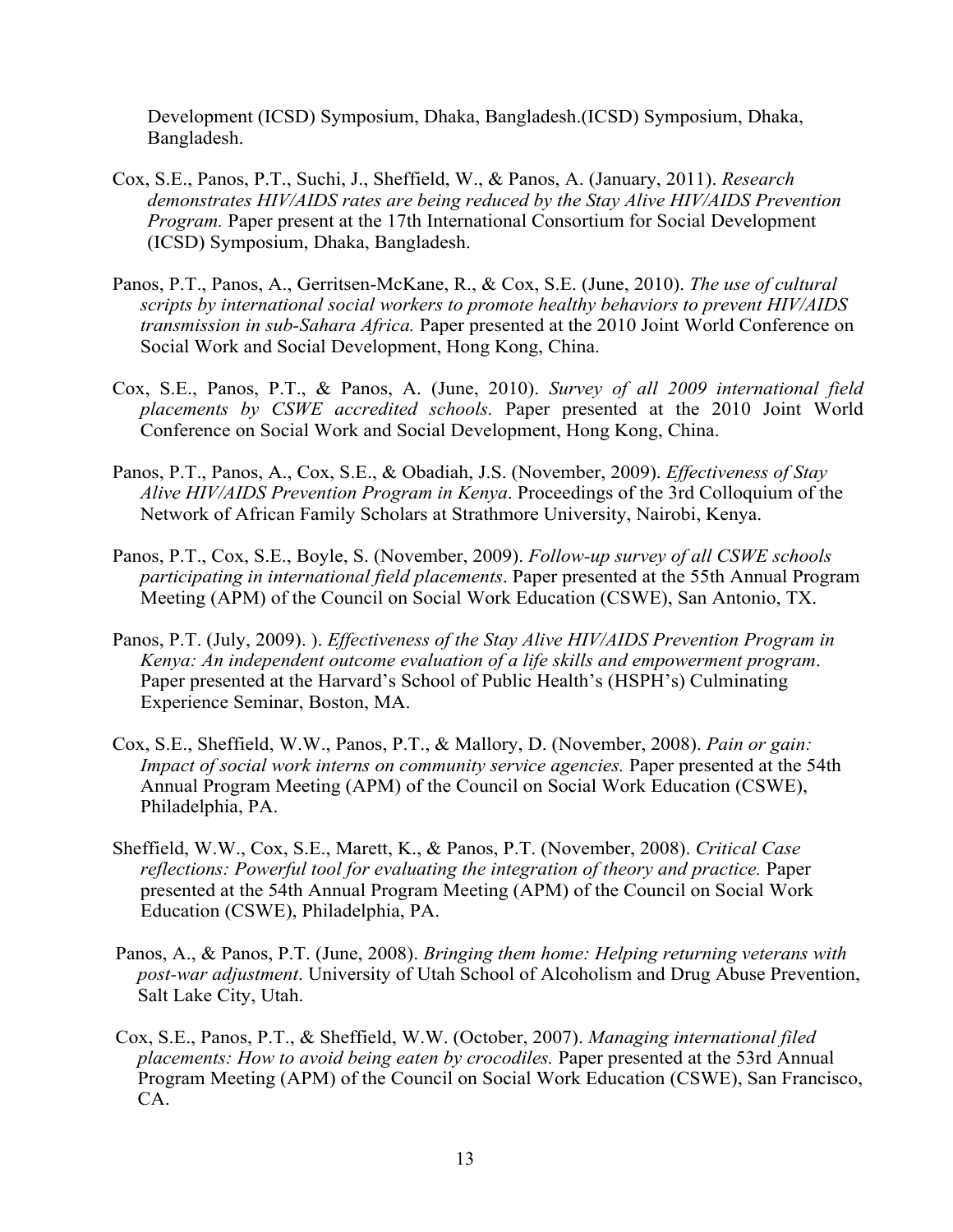- Cox, S.E., Sheffield, W.W., & Panos, P.T. (May, 2007). *Weekly family meeting: A too for strengthening families across the world.* A paper presented at the World Congress of Families IV, Warsaw, Poland.
- Panos, A., & Panos, P.T. (November, 2006). *Resiliency factors in street children* . A paper presented at the 20th Annual Meeting of the International Society for Traumatic Stress Studies (ISTSS), Hollywood, CA.
- Panos, A., & Panos, P.T. (November, 2006). *Resiliency factors in street children* . A paper presented at the 20th Annual Meeting of the International Society for Traumatic Stress Studies (ISTSS), Hollywood, CA.
- Cox, S.E., Panos, A., & Panos, P.T. & Lane, A. (August, 2006) *JUCONI: A tested successful program for dealing with street children and their families*. A paper presented at the Global Social Work Congress- 2006, Santiago, Chile.
- Panos, A., & Panos, P.T. (November, 2005). *Compassion fatigue in trauma workers after pediatric death* .A paper presented at the 19th Annual Meeting of the International Society for Traumatic Stress Studies (ISTSS), Toronto, Ontario, Canada.
- Cox, S.E., Panos, A.Panos, P.T, & Sheffield, W. (February, 2005). *The impact of "Stay Alive": An HIV/AIDS educational program in Africa*. Paper presented at the 51st Annual Program Meeting (APM) of the Council on Social Work Education (CSWE)- Jointly held with the 8th South Carolina University Technology Conference. New York, NY.
- Panos, A., & Panos, P.T. (March, 2005). *Recent advances in technology for social work clinical applications: Neuromodulation,EEG-real time neurofeedback, brain-computer interfaces, and 3-D visualization and feedback.* A paper presented at the 51st Annual Program Meeting (APM) of the Council on Social Work Education (CSWE)- Jointly held with the 8th South Carolina University Technology Conference, New York, NY.
- Panos, A., & Panos, P.T. (November, 2004). *Resiliency factors in children and families affected by war.* A paper presented at the 20th Annual Meeting of the International Society for Traumatic Stress Studies (ISTSS), New Orleans, LA.
- Panos, A., & Panos, P.T. (November, 2004). *Survival from domestic violence: Stories of hope and healing.* A media presentation given at the 20th Annual Meeting of the International Society for Traumatic Stress Studies (ISTSS), New Orleans, LA.
- Panos, P.T., Sheffield, M., Sheffield, W.W., & Cox, S.E. (October, 2004). *International WEB based field management realizations of the "What Ifs?"* A paper presented at the Global Social Work Congress- 2004, Adelaide, Australia.
- Oosthuysen, K.S., Cox, S.E., & Panos, P.T. (October, 2004). *Where in the world? Web information on international placement*. A paper presented at the Global Social Work Congress- 2004, Adelaide, Australia.
- Cox, S.E., Sheffield, W.W., Panos, P.T., Simmons, C., & Simmons, D. (October, 2004). *A weekly family meeting as a treatment model for resolution of family problems*. A paper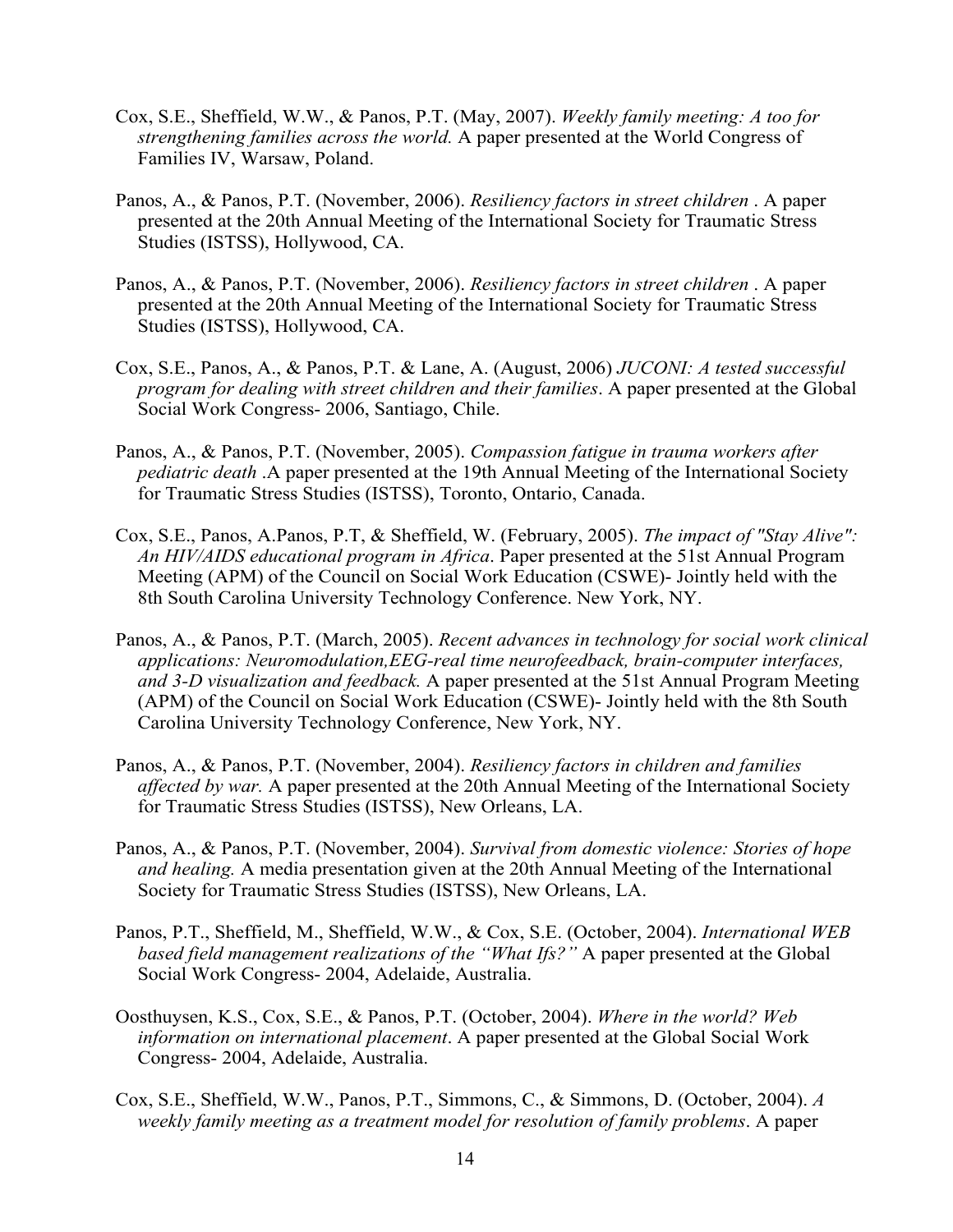presented at the Global Social Work Congress- 2004, Adelaide, Australia.

- Cox, S.E., Sheffield, W.W., Panos, P.T., & Panos, A. (October, 2004). *Stay Alive: An HIV/AIDS prevention program in Central Africa*. A paper presented at the Global Social Work Congress- 2004, Adelaide, Australia.
- Panos, P.T., Anderson, A.L., Panos, A., & Cox, S.E. (March, 2004). *JUCONI: A model for meeting the needs of street children and their families.* A paper presented in Spanish at the 3rd World Congress of Families- Regional Meeting, Mexico City, Mexico.
- Sheffield, W.W., Panos, P.T., Panos, A., Cox, S.E. ( March, 2004). *Stay Alive: A family based deterrent to the spread of HIV/AIDs.* A paper presented in Spanish at the 3rd World Congress of Families- Regional Meeting, Mexico City, Mexico.
- Panos, A., & Panos, P.T. (March, 2004). *Survivors of conflict: Resiliency factors in young refugees.* A media presentation given at "Voices Out Of Conflict: Young People Affected By Forced Migration and Political Crisis," a King George VI and Queen Elizabeth Foundation of St. Catharine's Cumberland Lodge Conference, Windsor, England.
- Panos, P.T., Panos, A., Cox, S.E., & Sheffield, M. (February, 2004). *New technologies in film and digital editing for cross-cultural, qualitative social work research.* A paper to be presented at the 50th Annual Program Meeting (APM) of the Council on Social Work Education (CSWE)- Jointly held with the 7th South Carolina University Technology Conference, Anaheim, CA.
- Cox, S.E., Sheffield, W.W., Panos, P.T., & Hart, E.J. (February, 2004). *Where in the world? Web Information on international placements.* A paper to be presented at the 50th Annual Program Meeting (APM) of the Council on Social Work Education CSWE)- Jointly held with the 7th South Carolina University Technology Conference, Anaheim, CA.
- Freddolino, P., Regan. J.A., Potts, M., Menon, G., McNutt, J., Schoech, D., Gant, L., Holden, G., Gerbino, S. Grodney, S., & Panos, P. (February, 2004). *Integrating technology in the social work core curriculum*. A panel discussion presentation presented at the 50th Annual Program Meeting (APM) of the Council on Social Work Education (CSWE)- Jointly held with the 7th South Carolina University Technology Conference, Anaheim, CA.
- Cox, S.E., Sheffield, W.W., Sheffield, M, & Panos, P.T. (February, 2004). *WEB based field management: Realizations of the "What Ifs".* A paper to be presented at the 50th Annual Program Meeting (APM) of the Council on Social Work Education (CSWE)- Jointly held with the 7th South Carolina University Technology Conference, Anaheim, CA.
- Panos, A., & Panos, P. (July, 2003). *Challenges of refugee families: International policies do matter*. Paper presented at the 4th World Policy Forum, Provo, UT.
- Panos, P.T., & Roby, J. (February, 2003). *Video supervision of internationally placed field students: Legal and ethical developments*. Paper presented at the 49th Annual Program Meeting of the Council on Social Work Education, Atlanta, Georgia.

Panos, P., Panos, A., Cox, S., Matheson, K., & Roby, J. (August, 2002). *Update on ethical issues*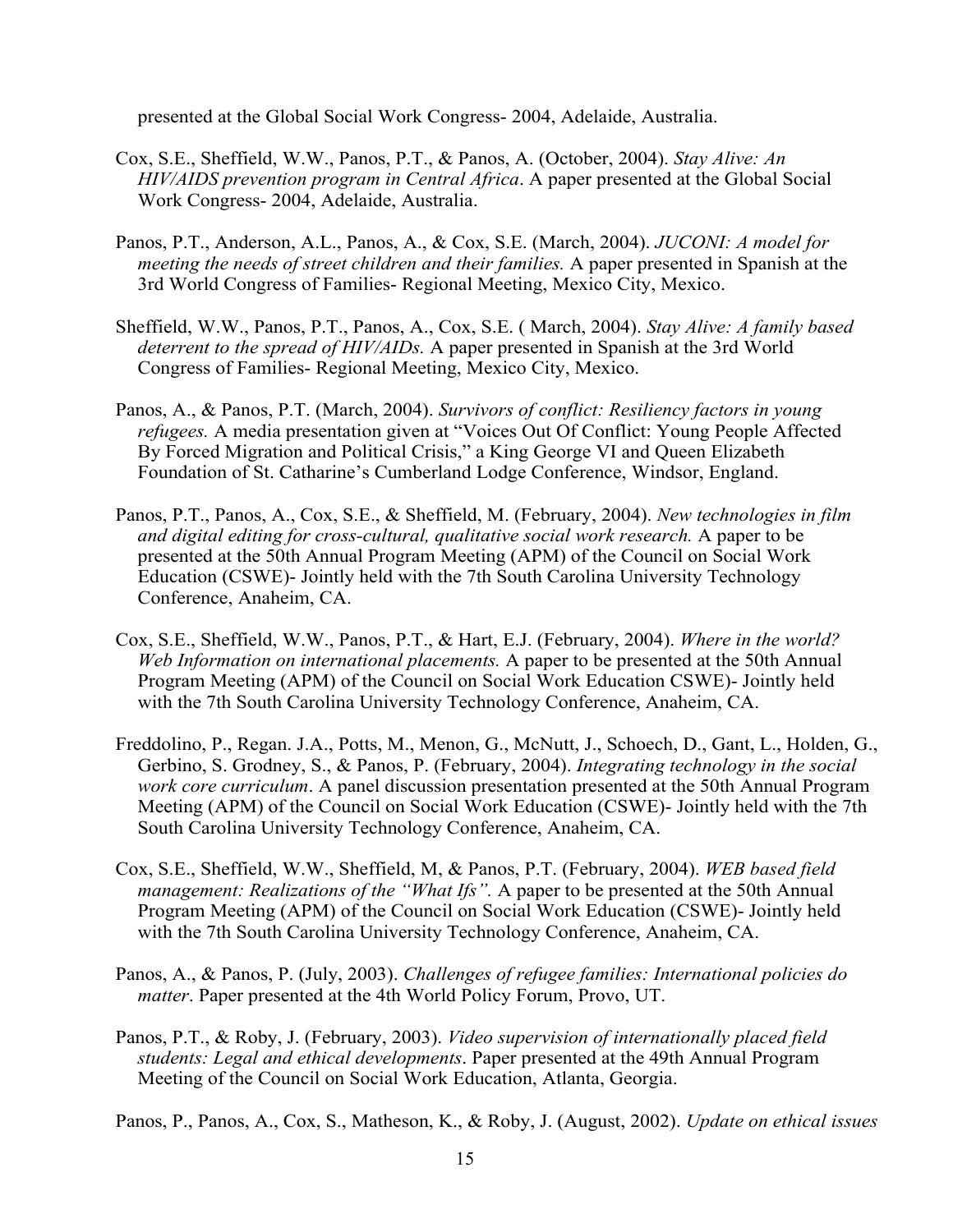*concerning the use of videoconferencing to supervise international social work field practicum students*. Paper presented at the 6th Annual Technology Conference for Social Work Education and Practice, Charleston, South Carolina.

- Panos, A., Panos, P., Cox, S., Galbraith, J., & Matheson. (July, 2002). *Practical considerations to using videoconferencing to supervise international field practicum students*. Paper presented at the Congress 2002 of the International Association of Schools of Social Work, Montpellier, France.
- Panos, P., Panos, A., Cox, S., Galbraith, J., & Roby, J. (July, 2002). *A comprehensive review of ethics governing web- based supervision of international field practicum students*. Paper presented at the Congress 2002 of the International Association of Schools of Social Work, Montpellier, France.
- Cox, S.E., Panos, P.T., Matheson, K.W., & Sheffield, M. (February, 2002). *An easily used student and agency data base for field practicum education*. Paper presented at the 48th Annual Program Meeting of the Council on Social Work Education, Nashville, Tennessee.
- Panos, P.T., Panos, A., Cox, S.E., Matheson, K.W., & Galbraith, J. (February, 2002). *Challenges and benefits of web videoconferencing to supervise international field practicum students*. Paper presented at the 48th Annual Program Meeting of the Council on Social Work Education, Nashville, Tennessee.
- Panos, P.T., Panos, A., Cox, S.E., Matheson, K.W., & Galbraith, J. (July/August, 2001). *A comprehensive review of international laws governing the web-based supervision of international social work students using video conferencing*. Paper presented at the 16th Asia-Pacific Social Work Conference, International Federation of Social Workers (IFSW), Singapore.
- Panos, A., & Panos, P.T. (July/August, 2001). *A case study of an employer coalition to address the social problems and health needs of international immigrants and refugees*. Paper presented at the 16th Asia-Pacific Social Work Conference, International Federation of Social Workers (IFSW), Singapore.
- Cox, S.E., Panos, P.T., & Matheson, K.W. (July/August, 2001). *A weekly meeting treatment modality: An intervention of strengthening family relationships*. Paper presented at the 16th Asia-Pacific Social Work Conference, International Federation of Social Workers (IFSW), Singapore.
- Cox, S.E., Panos, P.T., Matheson, K.W., & Sheffield, M. (September, 2001). *In living color: An easily used student and agency data base*. Paper accepted for presentation at the 5th Annual Technology Conference For Social Work Education and Practice- Jointly held with the 6th HUman Services Information Technology Applications (HUSITA) International Conference], Charleston, South Carolina. [Presentation cancelled due to September 11, 2001 bombing of World Trade Center].
- Panos, P.T., Roby, J.L., Cox, S.E., Panos, A, & Galbraith, J. (September, 2001). *21st century issues: A comprehensive review of international laws governing web-based supervision*. Paper accepted for presentation at the 5th Annual Technology Conference For Social Work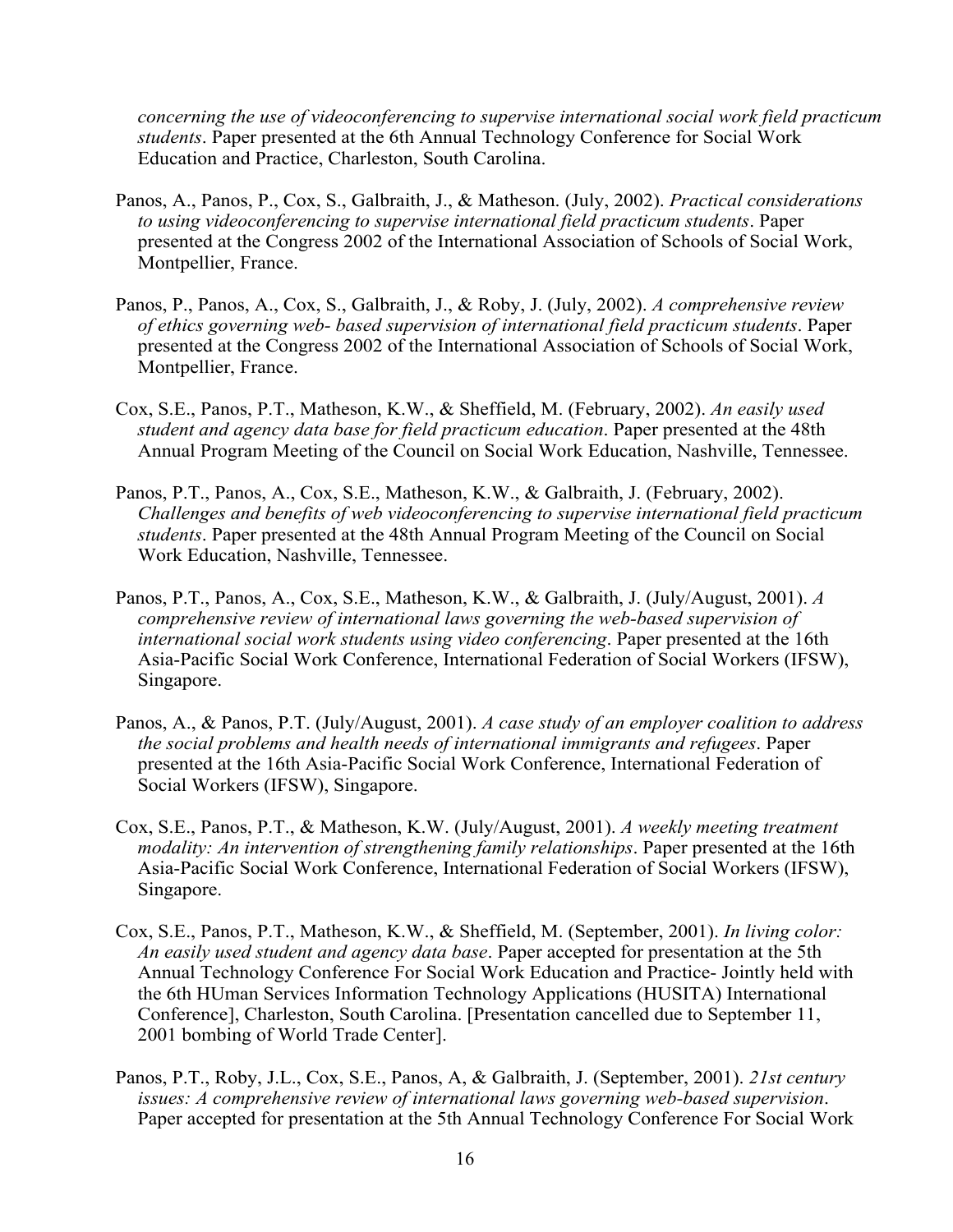Education and Practice- Jointly held with the 6th HUman Services Information Technology Applications (HUSITA) International Conference], Charleston, South Carolina. [Presentation cancelled due to September 11, 2001 bombing of World Trade Center].

- Panos, P., & Panos A. (November, 2000). *PTSD treatment in children: Move in the rhythm of the child*. Presentation made at the 16th Annual Meeting of the International Society for Traumatic Stress Studies (ISTSS), San Antonio, Texas.
- Panos, P., Cox, S., Galbraith, J., & Panos, A. (August, 2000). *Using video conferencing and web based applications for supervision, research, and training*. Paper presented at the 4th Annual Technology Conference for Social Work Education and Practice, Charleston, South Carolina.
- Panos, A., & Panos, P. (July/August, 2000). *An employer-based model of social work practice for international immigrants and refugees*. Paper presented at the Joint Conference of the International Federation of Social Workers and the International Association of Schools of Social Work, Montréal, Québec, Canada.
- Panos, P., Panos, A., Cox, S. (July/August, 2000). *A model of supervision, training, and research using video conferencing*. Paper presented at the Joint Conference of the International Federation of Social Workers and the International Association of Schools of Social Work, Montréal, Québec, Canada.
- Panos, P., & Robins, K. (May, 1998). *Introduction of a computerized psychological assessment within a mental health facility*. Paper presented at the Utah State Mental Health Conference, Park City, Utah.
- Panos, P., & Porter, S. (November, 1998). *Pediatric grand rounds: A case of agenesis of the corpus callosum in a psychiatric inpatient*. Paper presented at the 18th Annual Conference of the National Academy of Neuropsychology (NAN), Washington, DC.
- Porter, S. & Panos, P. (November 1998). *An unusual case of congenital agenesis of the corpus callosum in a 11 year-old psychiatric inpatient: A neuropsychological and neuroanatomical study*. Paper presented at the San Antonio Neuropsychological Society Grand Rounds, San Antonio Veterans Hospital, San Antonio, Texas.
- Panos, P., Barley, D., & France, R. (May, 1996). *Clinical uses of EEG- neurofeedback*. Paper presented at the Utah State Mental Health Conference, Park City, Utah.
- Panos, P., & Panos, A. (December 1993). *Establishing a crisis hotline*. Paper presented at the International Conference On Traumatic Stress, sponsored by the Social Development Office, Safat, Kuwait.
- Panos, P., Panos, A., & Allred, G. H. (October 1989). *Techniques and Theory of Marriage and Family Therapy with Victims of Sexual Abuse*. Paper presented at the 6th International Conference on Multiple Personality/Dissociative States, Chicago, Illinois.

## **INVITED PROFESSIONAL PRESENTATIONS**

Panos, P.T. (July, 2017). Using CANVAS to Provide Higher Education to Refugees and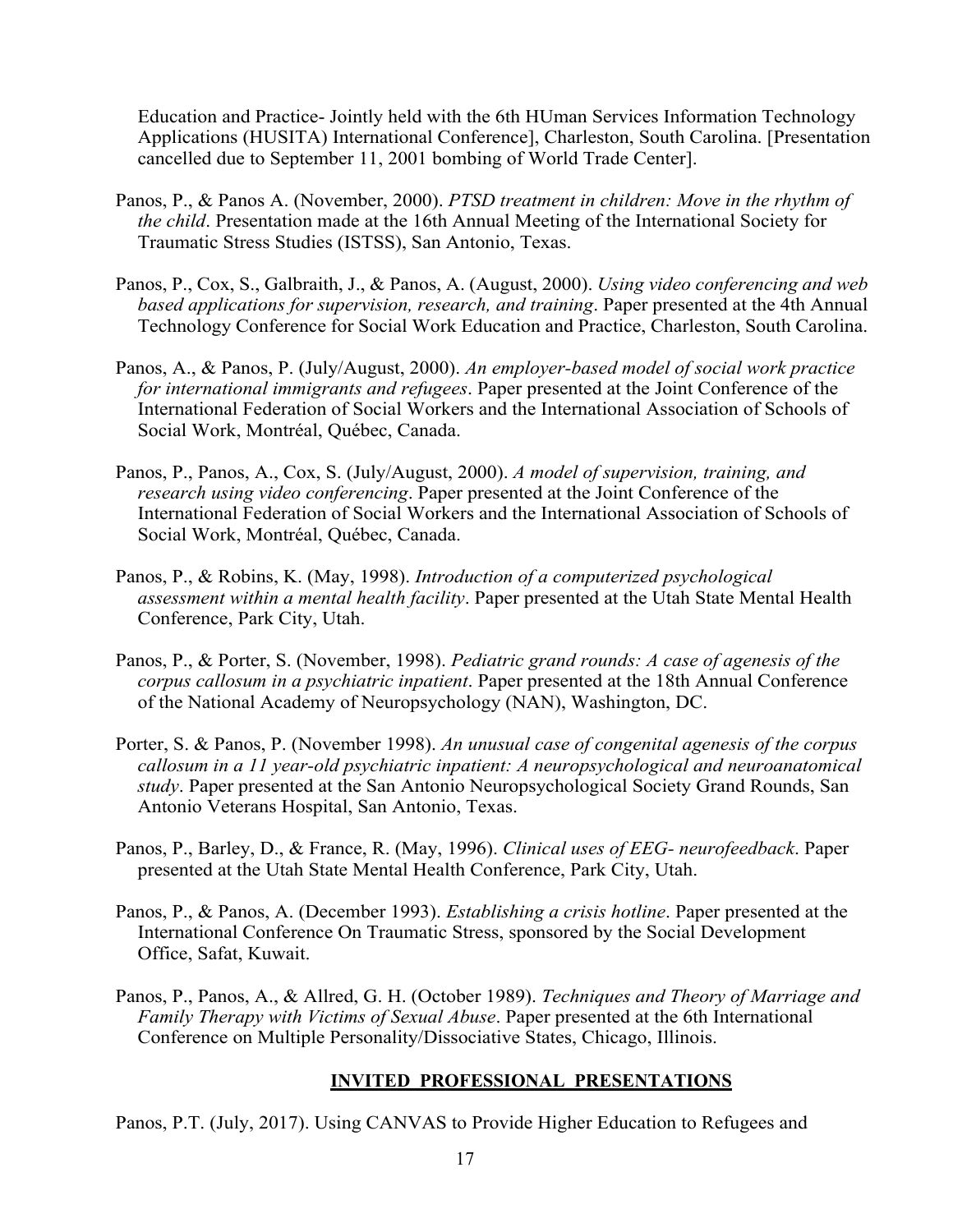Marginalized Communities. Presentation given at the InstructureCon 2017, Keystone, CO.

- Conference, Panos, P.T. (July, 2017). *Understanding and Applying Data Learned From Outcome Evaluations*. Workshop given at the 5<sup>th</sup> Annual Care For Life Conference, Beira, Mozambique.
- Panos, P.T. (March, 2017). Responding to Violence As Supervisor. Presentation made to the Annual Taiwan Social Work Supervisors Association Conference, Taipei, Taiwan.
- Panos, P.T. (June, 2016). *Child & Adolescent Psychiatric Disorders for Security Personnel*. Presentation made at the 8th Annual Crisis Intervention Team (CIT) of Utah, Salt Lake City, UT.
- Panos, P.T. (June, 2016). *Autism, Asperger's, & PDD for Security Personnel*. Presentation made at the 8th Annual Crisis Intervention Team (CIT) of Utah, Salt Lake City, UT.
- Panos, P.T. , Weldon, D., Goldsmith, D., Anderson, C., Chacon, A., Nitsche, A., Davis, C., & Williams, D. (May, 2016). *Disaster Resources for Children and Adolescents*. Workshop panel presentation presented at the 2016 State of Utah Crisis Counseling Workshop, Salt Lake City, UT.
- Panos, P.T. (August, 2015). *Child & Adolescent Psychiatric Disorders for Teachers and School Officials*. Presentation made at the 7th Annual Crisis Intervention Team (CIT) of Utah, Salt Lake City, UT.
- Panos, P.T. (August, 2015). Autism, Asperger's, & PDD for Teachers and School Officials. Presentation made at the 7th Annual Crisis Intervention Team (CIT) of Utah, Salt Lake City, UT.
- Panos, P.T. (July, 2014). *Child & Adolescent Psychiatric Disorders for Police Officers*. Presentation made at the 6th Annual Crisis Intervention Team (CIT) of Utah, Salt Lake City, UT.
- Panos, P.T. (July, 2014). *Autism, Asperger's, & PDD for Police Officers*. Presentation made at the 6th Annual Crisis Intervention Team (CIT) of Utah, Salt Lake City, UT
- Panos, P.T. (May, 2013). *The ethics and politics of global social work research*. Presentation made at the Universidade Pedagógica Moçambique- Beira Branch, Beira, Mozambique.
- Panos, P.T. (March, 2006). *Stay Alive Program outcome evaluation*. Presentation made at the 2006 AIDs Day Symposium, Brigham Young University, Provo, UT.
- Panos, P.T. (April, 2005). *Use of technology in field supervision: Issues and concerns.*  Presentation made as part of two- day inservice on technology made to the Commission on Accreditation (COA)- Council on Social Work Education (CSWE), Alexandria, VA
- Panos, P.T., Panos, A., Pompa, J., & Cochran, G. (November, 2003). *Breve terapia familiar - Integrativa funcional*. [Brief Integrative functional family therapy]. Two-day workshop presented at JUCONI Street Child Program, Puebla, Mexico.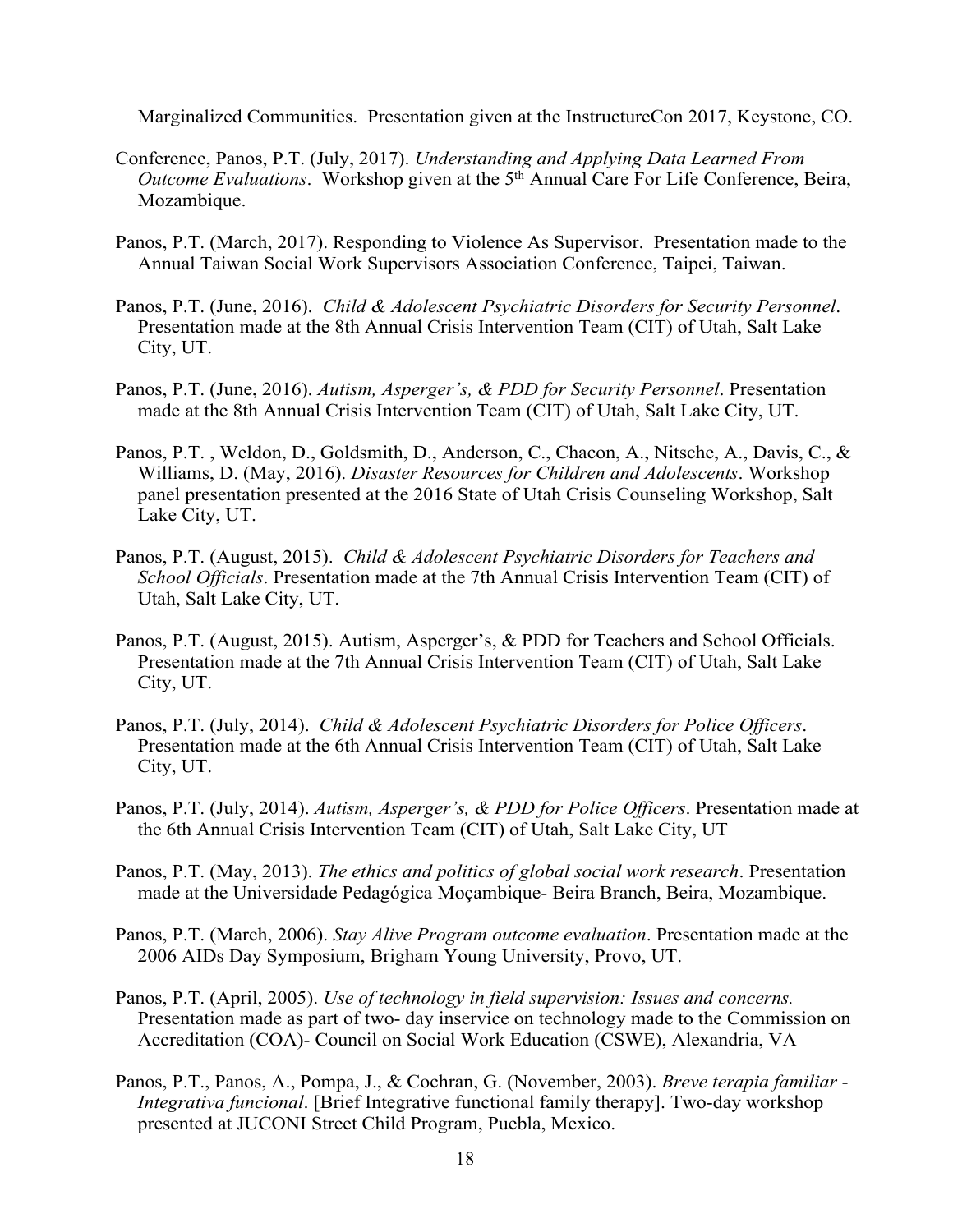- Panos, P. (October, 1999). *Grand rounds: Developmental neuropsychology*. Presentation at the Utah State Hospital Neuropsychiatric Ground Rounds, Provo, Utah.
- Panos, P. (November 1997). *Assessment of drug and alcohol problems in multicultural populations*. Paper presented at the Indian Health Services Conference, Salt Lake City, Utah.
- Panos, P., & Panos, A. (October 1994). *Coping with traumatic stress*. Workshop sponsored by the Social Development Office, Safat, Kuwait. Televised on the British Broadcasting System.
- Panos, P., & Panos, A. (October 1994). *Dealing with grief and loss*. Workshop sponsored by the Social Development Office, Safat, Kuwait. Televised on the British Broadcasting System.
- Panos, P., & Panos, A. (October 1994). *Helping children deal with violence*. Workshop sponsored by the Social Development Office, Safat, Kuwait. Televised on the British Broadcasting System.
- Panos, P. (1992). *Depression: Awareness, recognition, and treatment*. Public education seminar sponsored by the National Institute of Mental Health (NIMH) Provo, Utah.

## **STUDENT LED RESEARCH**

- Croft, J., Panos, A.J., & Panos, P.T. (April, 2019). *Historical roots of blaming the victim.* Poster presented at the UVU Conference on Domestic Violence in Orem, Utah.
- Labrum, H., Panos, A.J., & Panos, P.T. (April, 2019). *Interrupting the cycle of violence: The JUCONI program to address child victims of domestic violence.* Poster presented at the UVU Conference on Domestic Violence in Orem, Utah.

.

Price, G., Panos, A.J., & Panos, P.T. (March, 2019). *Kratom: Myths, abuse, toxicity, and addictive potential.* Poster presented at the UVU Conference on Addiction in Orem, Utah.

## **VIDEO PRODUCTIONS/CREATIVE WORKS**

- Panos, P.T. (Producers/Writers/Directors). (2011). *Educating the healers: A healing environment*. Submitted to the Harvard Program in Refugee Trauma in partial fulfillment of the Certificate for Global Mental Health. [Video- English]. (Available from Patrick Panos, PhD; University of Utah, School of Social Work; 395 South 1500 East, Salt Lake City, UT 84112).
- Panos, A., Panos, P.T.& Boaz, J. (Producers/Writers/Directors). (2007). *When helping hurts: Preventing and treating compassion fatigue*. [Video- English]. (Available from Patrick Panos, PhD; University of Utah, School of Social Work; 395 South 1500 East \$324, Salt Lake City, UT 84112).

Panos, A., & Panos, P.T. (Producers/Writers/Directors). (2004). *Survival from domestic*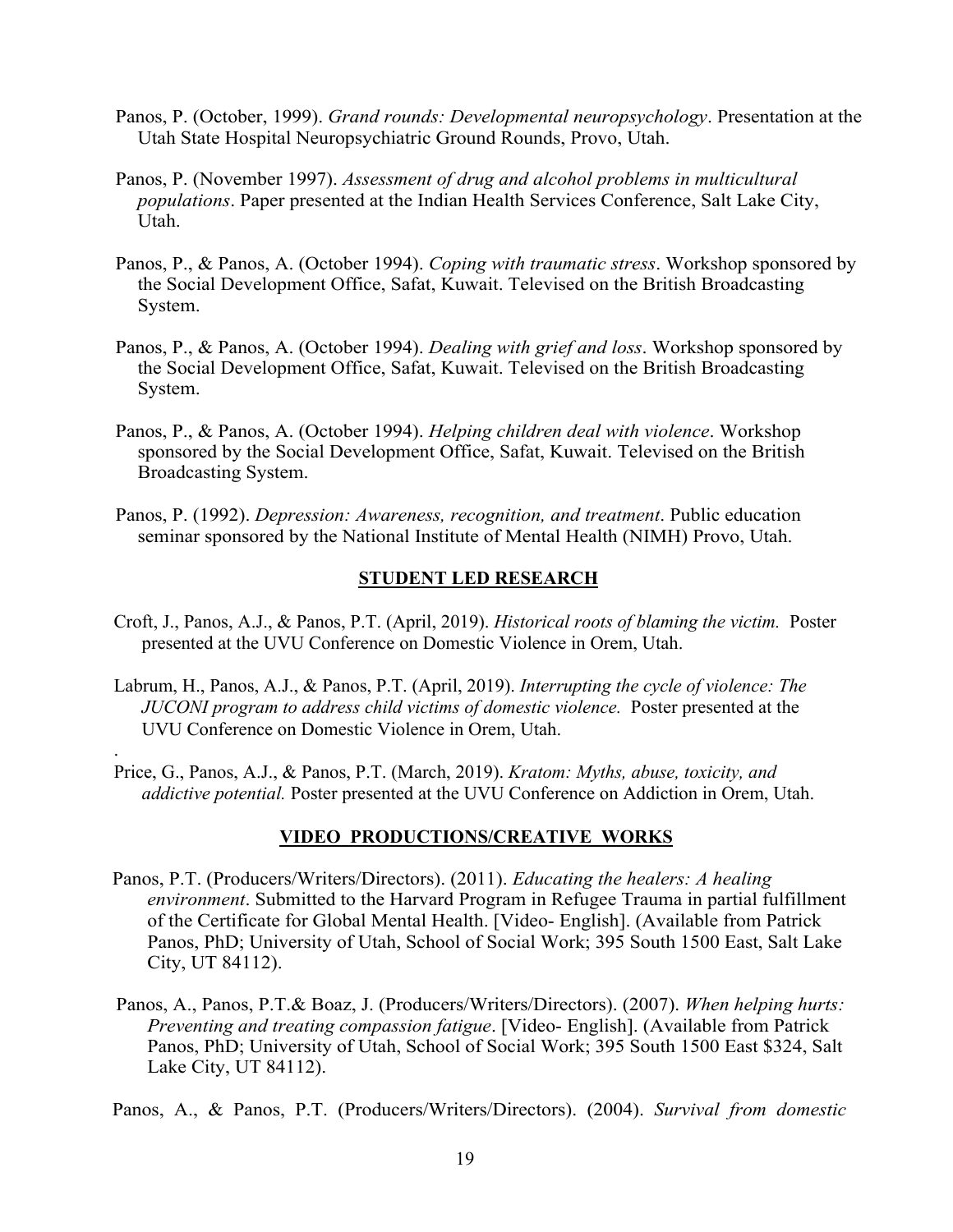*violence: Stories of hope and healing*. [Video- English]. (Available from Patrick Panos, PhD; University of Utah, School of Social Work; 395 South 1500 East \$324, Salt Lake City, UT 84112).

- Panos, P.T., Panos, A. & Anderson, G. (Producers/Writers/Directors). (In production). *Refugee resiliency: What helps families survive- A video documentary.* [Video- English]. (Available from Patrick Panos, PhD; University of Utah, School of Social Work; 395 South 1500 East \$324, Salt Lake City, UT 84112).
- Panos, A., & Panos, P.T. (Producers/Writers/Directors). *Resiliency among refugee children and families: The struggle to survive*. [Video- English]. (Available from Patrick Panos, PhD; University of Utah, School of Social Work; 395 South 1500 East \$324, Salt Lake City, UT 84112).
- Panos, P.T., & Panos, A. (Producers/Writers/Directors). (2004). *Social Work Research: Teaching A Man To Fish.* [Video-English]. (Available from Patrick Panos, PhD; University of Utah, School of Social Work; 395 South 1500 East 3324, Salt Lake City, UT 84112).
- Panos, A., & Panos, P.T. (Producers/Writers/Directors). (2002). *JUCONI: A beacon of light.*  [Video- English]. (Available from Patrick Panos, PhD; University of Utah, School of Social Work; 395 South 1500 East \$324, Salt Lake City, UT 84112).
- Panos, A., & Panos, P.T. (Producers/Writers/Directors). (2002). *El programa para fortalecer la familia: La segunda generación*. [The family fortification program: The second generation]. [Video- English]. (Available from Patrick Panos, PhD; University of Utah, School of Social Work; 395 South 1500 East \$324, Salt Lake City, UT 84112).

## **MULTI-MEDIA PRODUCTIONS/CREATIVE WORKS**

- Panos, P.T. (Producers/Writers/Directors). (2003). *Proposal for a BYU-BYUH joint MSW program.* [Multimedia presentation - English]. (Available from Patrick Panos, PhD; Brigham Young University, School of Social Work; 2175 JFSB, Provo, UT 84602).
- Panos, P.T., Panos, A., & Cox, S.E. (Producers/Writers/Directors).(2003). *A report on the activities of the BYU School of Social Work in Africa.* [Multimedia presentation - English]. (Available from Patrick Panos, PhD; Brigham Young University, School of Social Work; 2175 JFSB, Provo, UT 84602).

#### **SIGNIFICANT INTELLECTUAL PROPERTIES**

- Panos, P.T., Panos, A., & Cox, S.E. (2004). *Street Children Evaluation Computerized Assessment Measures and Utilities.* [Computer software]. (Available for non-commercial research from Patrick Panos, PhD; University of Utah, School of Social Work; 395 South 1500 East, Room #324, Salt Lake City, UT 84112).
- Panos, P.T., Panos, A., & Cox, S.E. (2004). *Stay Alive AIDs Education Evaluation: Computerized Assessment Package.* [Computer software]. (Available for non-commercial research from Patrick Panos, PhD; University of Utah, School of Social Work; 395 South 1500 East, Room #324, Salt Lake City, UT 84112).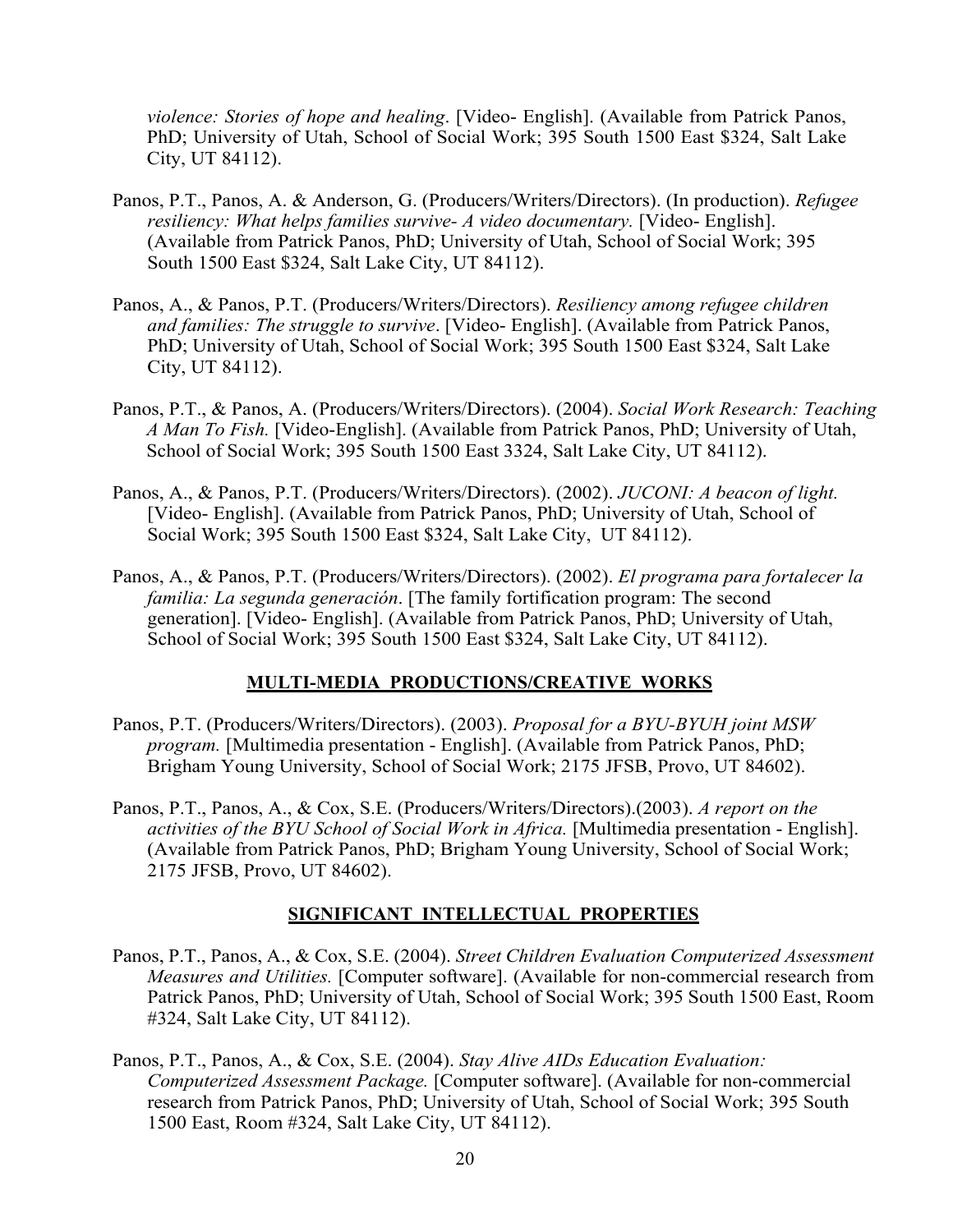Weaver, R.A., & Panos, P.T. (2000). *Library of Empirical Measures, Utilities and Resources (LEMUR).* [Computer software]. (Available for non-commercial research from Patrick Panos, PhD; University of Utah, School of Social Work; 395 South 1500 East, Room #324, Salt Lake City, UT 84112).

## **TECHNICAL REPORTS**

Panos, P.T., Cox, S.E., Williams, K., Lough, B., & Schaugaard, C. (2002). *City of West Wendover community needs assessment survey: Final report*.

## **NEWSPAPER, NEWSLETTER, & INTERNET ARTICLES**

Panos, A., & Panos, P.T. (2003). *Don't make it worse! Use of alcohol or drugs after trauma.*  [Online article]. Retrieved January 16, 2004 from http://giftfromwithin.org/html/alcohol.html**.**

## **GRANTS AND FUNDING AWARDS**

- Panos, P.T. (2014). *BSW Online & Professional and Community Education (PACE) Curriculum Development Grant*. University of Utah Teaching & Learning Technologies Center, Salt Lake City, Utah (\$375,000).
- Panos, P.T., Panos, A. & Gerritsen-McKane, R. (2012). Outcome evaluation of a holistic community development program in Mozambique. Care-for-Life, Meza, AZ. (\$12,500).
- Panos, P.T. (2012). University of Utah and Northland Pioneer College Distance Education Bachelor of Social Work Program. *Distant Learning and Telemedicine (DLT) Grant.* U.S. Department of Agriculture (USDA), Washington, D.C. (\$140,460).
- Panos, P.T. (2011). University of Utah and Northland Pioneer College Distance Education Bachelor of Social Work Program. *Distant Learning and Telemedicine (DLT) Grant.* U.S. Department of Agriculture (USDA), Washington, D.C. (\$142,244).
- Panos, P.T. (2010). *State Department Award to Assist JUCONI Street Children's Program, Puebla, Mexico*. U.S. Mexican Embassy, U.S. State Department, Mexico City, Mexico. (\$2,420 grant).
- Panos, P.T. & Jowers, K., Gerritsen-McKane, R., McBeth, C., & Boyle, S. (2009). *A Participatory Impact Outcome Evaluation of Four Coordinated Social and Community Development Projects Implemented in 10 Peruvian Villages: Impact on the Childhood Health and Development Within Communities.* Interdisciplinary Research Grant Award, University of Utah's Vice President for Research, Salt Lake City, Utah. (\$14,975 grant).
- Panos, P.T. (2009). *Travel award to present at the 3rd Colloquium of the Network of African Family Scholars at Strathmore University, Nairobi, Kenya*. The Doha International Institute for Family Studies and Development, Doha, Qatar. (\$3,500).
- Panos, P.T., & Panos, A. (2008). *Outcome evaluation of the Stay-Alive HIV/AIDs Prevention Program in Kenya, Uganda, and Ghana.* Families United, Salt Lake City, Utah. (\$24,500).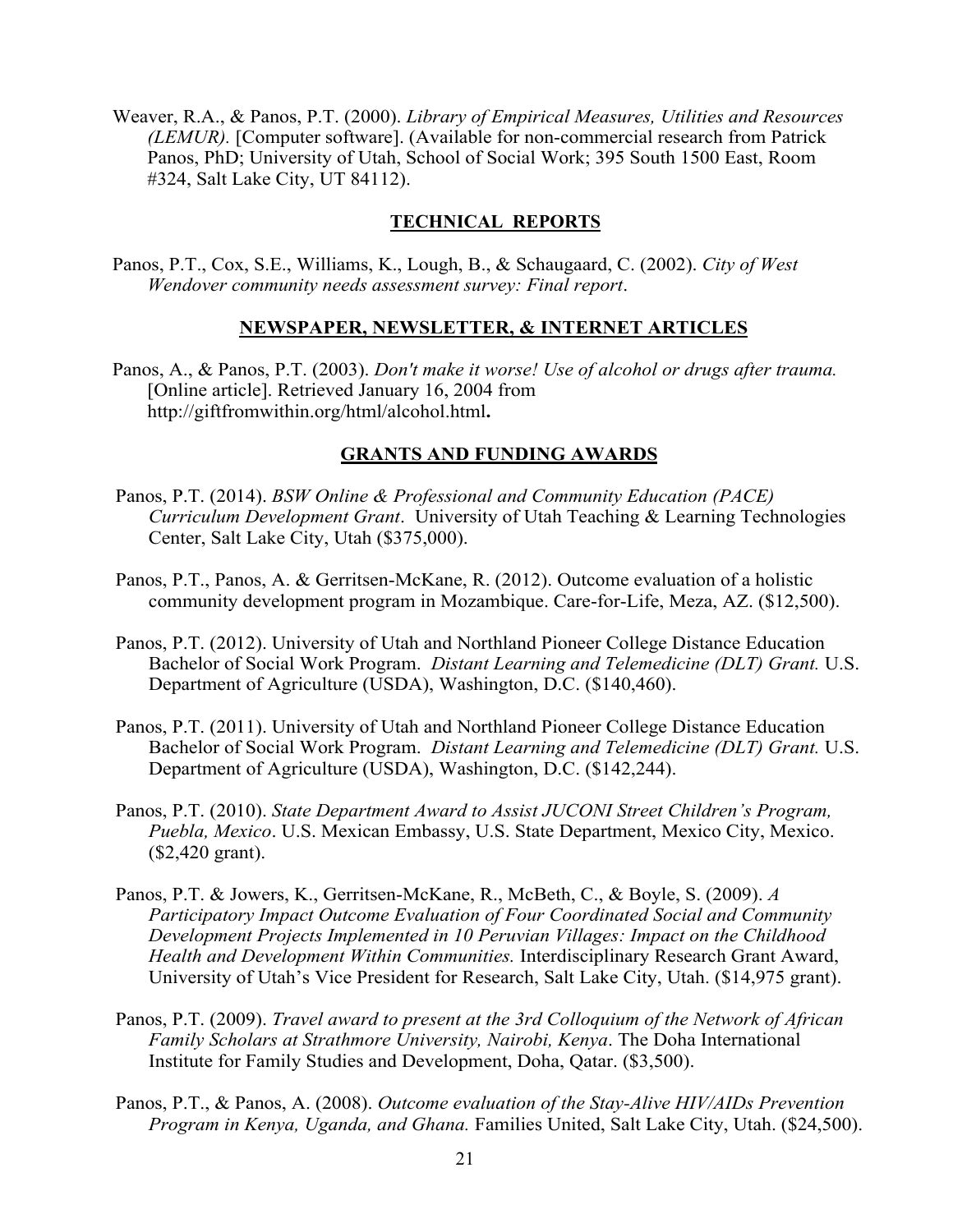- Panos, P.T., & Panos, A. (2008). *Development of technologies to support international social work humanitarian efforts*- *Continuation grant.* International Center for Child and Family Resiliency, Salt Lake City, Utah. (\$5,2 00 grant).
- Panos, P.T., & Panos, A. (2007). *Development of technologies to support international social work humanitarian efforts*- *Continuation grant.* International Center for Child and Family Resiliency, Salt Lake City, Utah. (\$5,1500 grant).
- Panos, P.T., & Panos, A. (2006). *Development of technologies to support international social work humanitarian efforts*- *Continuation grant.* International Center for Child and Family Resiliency, Salt Lake City, Utah. (\$4,900 grant).
- Panos, P.T., & Panos, A. (2005). *Development of technologies to support international social work humanitarian efforts*- *Continuation grant.* International Center for Child and Family Resiliency, Salt Lake City, Utah. (\$4,500 grant).
- Panos, P.T., & Panos, A. (2004). *Development of technologies to support international social work humanitarian efforts*- *Continuation grant.* International Center for Child and Family Resiliency, Salt Lake City, Utah. (\$4,800 grant).
- Panos, P.T., Panos, A., & Cox, S.E. (2004). *Family Intervention Training Within a Street Children's Program to Prevent Family Breakdown in Puebla, Mexico.* Brigham Young University, Family Studies Center, Provo, Utah. (\$3,500).
- Panos, P.T., & Panos, A. (2003). *Development of technologies to support international social work humanitarian efforts*- *Continuation grant.* International Center for Child and Family Resiliency, Salt Lake City, Utah. (\$4,300 grant).
- Panos, P.T., Cox, S.E., & Panos, A. (2003). *Evaluation of the Stay Alive AIDs Prevention Program in Kenya, Africa.* United Families International, Salt Lake City, Utah. (\$30,000).
- Panos, P.T., Panos, A., & Anderson, G. (2002). *Refugee Resiliency: What Helps Families Survive- A Video Documentary*. CFAC Media Production Committee, Provo, Utah. (\$4000).
- Panos, P.T., Panos, A., & Anderson, G. (2002). *Refugee Resiliency: What Helps Families Survive- A Video Documentary*. Student Production Agency, and KBYU Studios, Provo, Utah. (\$8,200 grant- In Kind Services).
- Panos, P.T., & Panos, A. (2002). *Development of technologies to support international social work humanitarian efforts*. International Center for Child and Family Resiliency, Salt Lake City, Utah. (\$3,500 grant).
- Cox, S.E., & Panos, P.T. (2001). *Community needs assessment*. City of West Wendover, Nevada (\$30,000 grant).
- Panos, P.T. (2001)- *Teaching development grant*. Faculty Development Center, Brigham Young University, Provo, Utah (\$300 grant).
- Panos, P.T. (2000). *Distance clinical supervision for international social work field*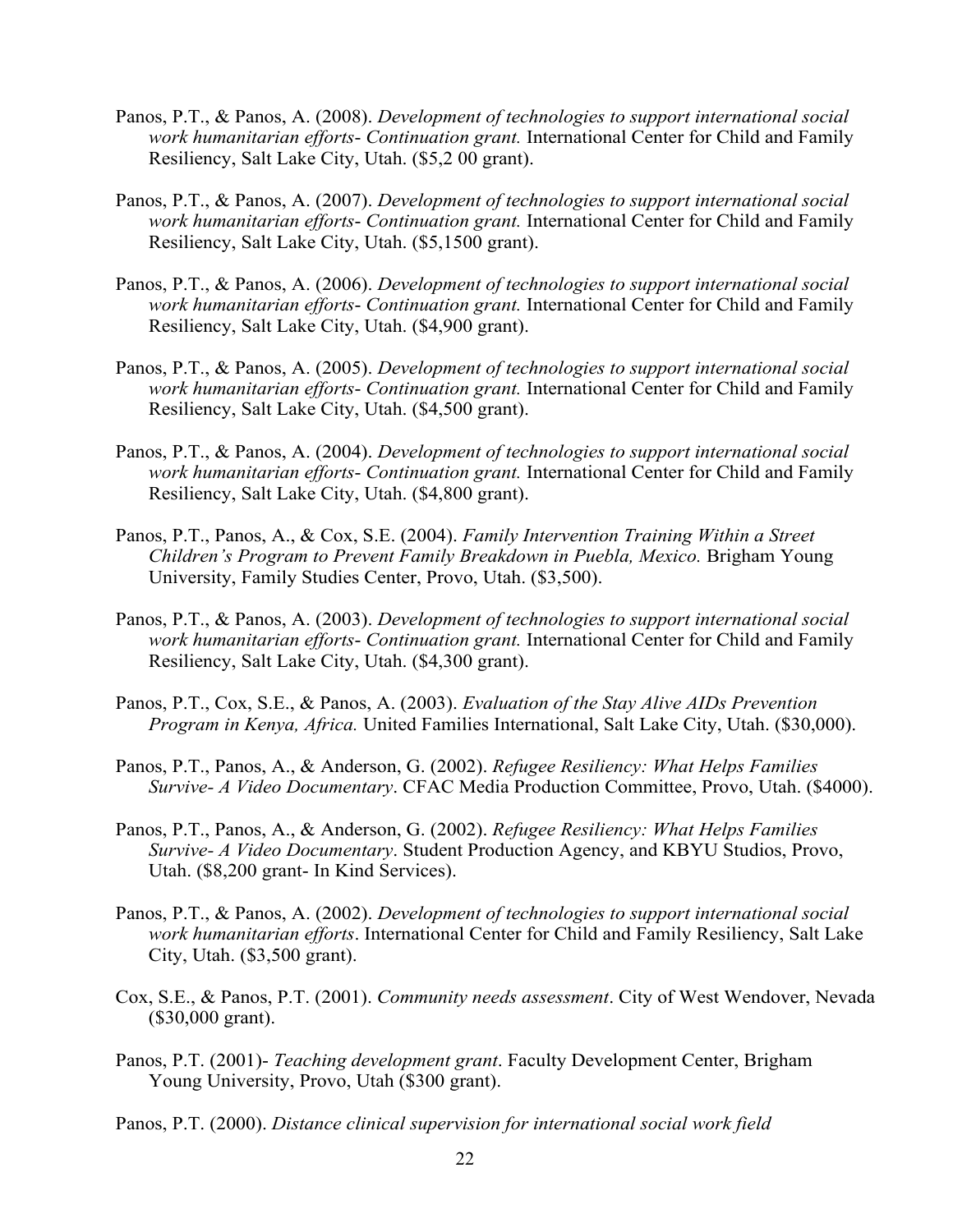*placements using web technology*, The College of Family, Home, and Social Sciences, Brigham Young University, Provo, Utah (\$3,500 grant).

- Panos, P.T. (2000). *Distance interactive-video supervision technologies for international social work field placements and research database*. Kennedy Center for International Studies, Brigham Young University, Provo, Utah (\$1,600 grant).
- Panos, P.T. (2000). *Distance interactive-video supervision technologies for international social work field placements*.
- LDS Family Services, Salt Lake City, Utah (\$15,000 grant- In Kind Equipment).
- Panos, P.T. (2000). *Distance interactive-video supervision technologies for international social work field placements*.
- School of Social Work- Field, Brigham Young University, Provo, Utah (\$4,000 grant-Equipment/Travel).
- Panos, P.T. (1999). *Distance interactive-video supervision technologies for international social work field placements and research database*. Center for Instructional Design (CID), Brigham Young University, Provo, Utah (\$5,000 grant- in Kind Services).

#### **COURSES TAUGHT**

Ph.D. Level:

University of Utah Social Work 7722- Applied Research Methods: Practice and Program Evaluation Social Work 7221- Statistic II: Advance Statistical Techniques

#### Masters Level:

University of Utah Social Work 6040- DSM in Social Work Practice Social Work 6303- Leadership: Developing a Trauma-Informed Child Welfare System Social work 6002- Practice II

Brigham Young University Social Work 600- Social Work Research Social Work 662- Social Work Practice: Group Work Social Work 654R- Field Practicum (Clinical Supervision) Social Work 655R- Field Practicum (Seminar) Health Science 603R- Biofeedback Certification Training

#### Bachelors Level:

University of Utah Social Work 2300- Social Welfare Institutions Social Work 3000- Advance Social Work Statistics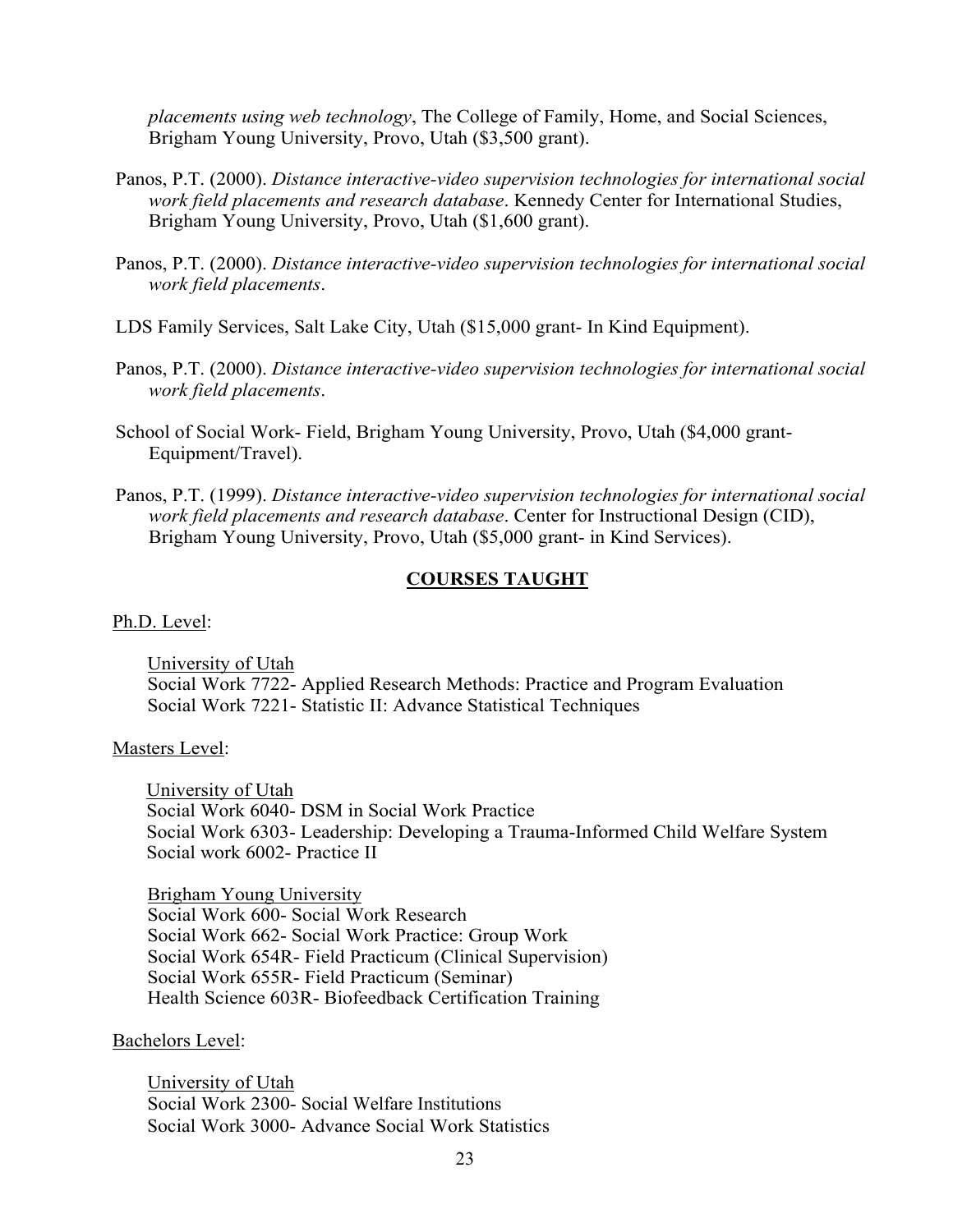Social Work 3715- Alcohol & Drugs: Dynamics of Addictions Social Work 4100- Global Social Work Research Methods Social Work 4444- Advance Social Work Writing

Brigham Young University Social Work 364- Social Service Practice II: Group Work Social Work 401- Applied Social Work Statistics and Qualitative Analysis Social Work 402- Social Work Qualitative & Analytic Research Methods Social Work 405- Introduction to Social Work Research Methods and Statistics Social Work 496R- Senior Field Practicum Health Science 403R- Biofeedback Certification Training

### **STUDENT RESEARCH PROJECT ADVISEMENT**

#### Ph.D. Dissertation Committee Chair

- Galvin, Katie. *The Socio-Economic Impact of E-Verify in an Era of Globalization: A Multi-State Comparative Analysis*, University of Utah, Salt Lake City, UT. (2014).
- Nielson, Elijah. *Mormons, Sexual Minorities, and the Church of Jesus Christ of Latter-Day Saints*, University of Utah, Salt Lake City, UT. (2017).

Ph.D. Dissertation Committee Member

- Akter, Jesmin- *Potential risk factors for successful school reentry for children diagnosed with cancer*. University of Utah, Salt Lake City, UT. (In progress).
- Geary, Erin. *What do the Data[sets] tell us?: A Systematic Review of American Indian/Alaska Native Well-Being,* University of Utah, Salt Lake City, UT. (In progress).
- Blackman, Laurie. *Lifestyle Physical Activity Among Older Adults: The Health Implications,* College of Social Work, University of Utah, Salt Lake City, UT. (2016).
- McDonnell, Martin. *Houseless Verses Homeless: A Look at Hawaii's Beach Dwellers*, College of Social Work, University of Utah, Salt Lake City, UT. (2014).
- Whiting, Richard. *The Effect of Ageism on Law Enforcement Response to Elder Mistreatment*, College of Social Work, University of Utah, Salt Lake City, UT. (2014).
- Hena, John. *Uncovering the realities of prostitutes and their children in a cross-national comparative study between India and the U.S*., College of Social Work, University of Utah, Salt Lake City, UT. (2012).
- Ned, Dena. *Title V of the Indian Health Care Improvement Act 34 Years Later: An Interpretive Policy Analysis*, College of Social Work, University of Utah, Salt Lake City, UT. (2012).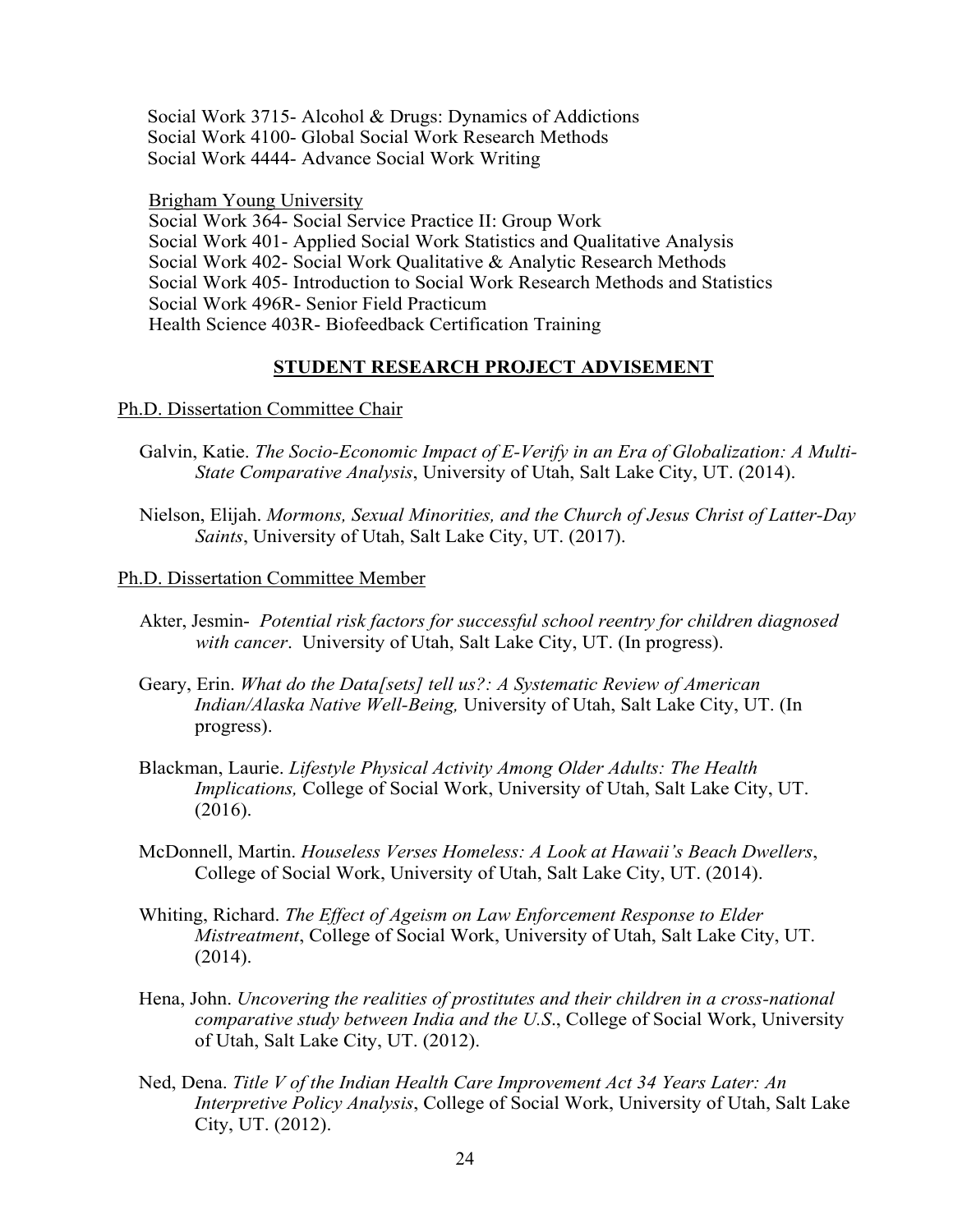- Calvin Cazier. *Effects of the fathers' responses on the siblings to an autistic child.* Department of Public Health, University of Utah, Salt Lake City, UT. (2012).
- Barrett Albert Troy Bonella. *Bridging professional gaps in the delivery of mental health and criminal justice systems*. College of Social Work, University of Utah, Salt Lake City, UT. (2010).
- Kenneth Plummer. *Analysis of the psychometric properties of two different concept-map assessments*. Department of Instructional Psyschology & Technology, Brigham Young University, Provo, UT. (2008).

Graduate Research Project- Committee Chair:

- Lindsay D Shepard. *Perpetuating polygamist tradition: A study of Senegalese women*. Department of Women Studies, Brigham Young University, Provo, UT (2007).
- Thayne Jonathan Packer. *Stay Alive: A Documentary for the AIDS Prevention Program*. Department of Film and Theatre Studies, Brigham Young University, Provo, UT (2006).
- Adrienne Duffy. *Treatment for childhood sex offenders and subsequent recidivism: An outcome study.* School of Social Work, Brigham Young University, Provo, UT (2006).

#### Graduate Research Project- Committee Member:

- Perkins, M., & Sorenson, A. *Use of an interpersonal communication model by social workers*. School of Social Work, Brigham Young University, Provo, UT (March, 2008).
- Nicola Wood. *When she is gone: Child-care plans of Mozambican mothers with terminal illness.* School of Social Work, Brigham Young University, Provo, UT (March, 2005).
- Susan Walley. *Persogenics: Validation of the use of communication styles assessment within the U.S. military*. School of Social Work, Brigham Young University, Provo, UT (December, 2004).
- Elizabeth Jones-Hart. *Survey of international field practicum placements of accredited schools of social work*. School of Social Work, Brigham Young University, Provo, UT (March, 2004).
- Kristen Payne. *The feasibility of intra-family and in-country adoptions in the Marshall Islands* (March, 2004).
- Julie Orme. *Survival strategies of street children in Ghana: A qualitative study.* School of Social Work, Brigham Young University, Provo, UT (March, 2004).

Denise McDonald. *Experiences of mixed-race couples within the LDS Church: A*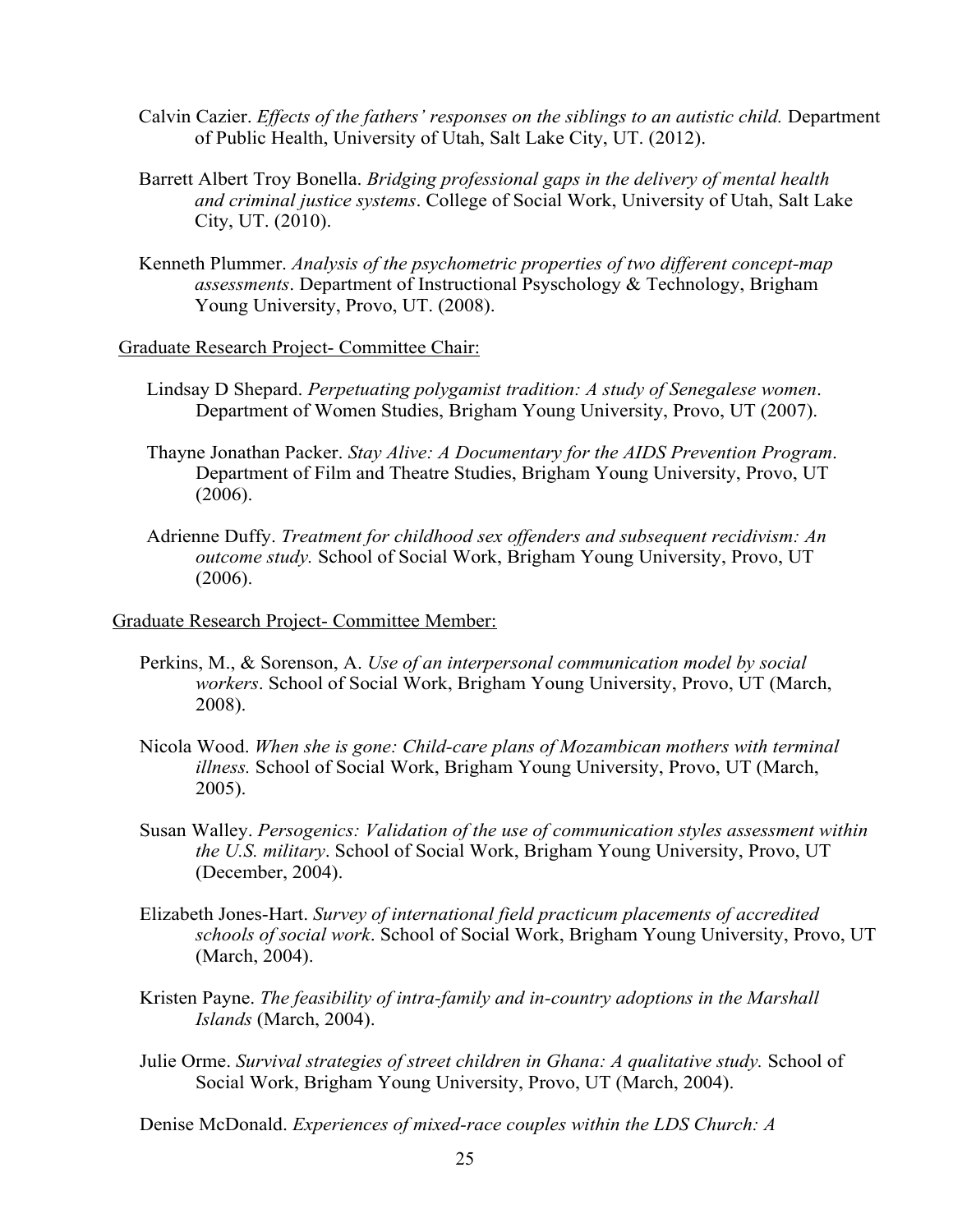*qualitative study.* School of Social Work, Brigham Young University, Provo, UT (March, 2004).

- Karen Sandberg. *An evaluation of a breastfeeding education intervention among Spanishspeaking families*. School of Social Work, Brigham Young University, Provo, UT (December, 2002).
- Richard Sullivan. *Evaluating the family group conference: Opinions of family members*. School of Social Work, Brigham Young University, Provo, UT (December, 2001).
- Stephanie Matsumura. *Economic, familial, and cultural influences on birthmothers' decision to place children for international adoption*. School of Social Work, Brigham Young University, Provo, UT (December, 2001).

Bachelors Honors Thesis- Committee Chair:

- Celeste Ann Hackett, BSW Honor Thesis, *Applied Behavioral Analysis: Autism Treatment Program*. School of Social Work, Brigham Young University, Provo, UT (February, 2005).
- Rebecca Oldroyd, BSW Honors Thesis, *Utah 4th District Juvenile Court Citation Diversion Unit Description, Demographics and Recidivism*. School of Social Work, Brigham Young University, Provo, UT (November, 2001).

## **AWARDS AND RECOGNITIONS**

Mifamilia Award for Service to Families, Government of Nicaragua, Ministry of the Family, Recognition for assistance render to the Ministry of the Family (2002).

Indian Health Services, Award of Appreciation in recognition for grant-writing success. (1997).

Amiri Diwan Award For Service, State of Kuwait, Recognition for helping the victims of the Iraqi Invasion (1994). Employee Incentive Award For Outstanding Performance, Utah State Hospital, Adult IV Unit (July, 1988 and November, 1993).

Phi Kappa Phi Honor Society, University of Utah (1985).

Volunteer of the Year Award, Salt Lake Rape Recovery Center (1983).

Honors at Entrance Scholarship, University of Utah (1977).

Sterling Scholar in Science, East High School (1977).

## **NATIONAL LEADERSHIP**

Board Member- International Symposium of the International Consortium for Social Development (ICSD). (2013- 2016).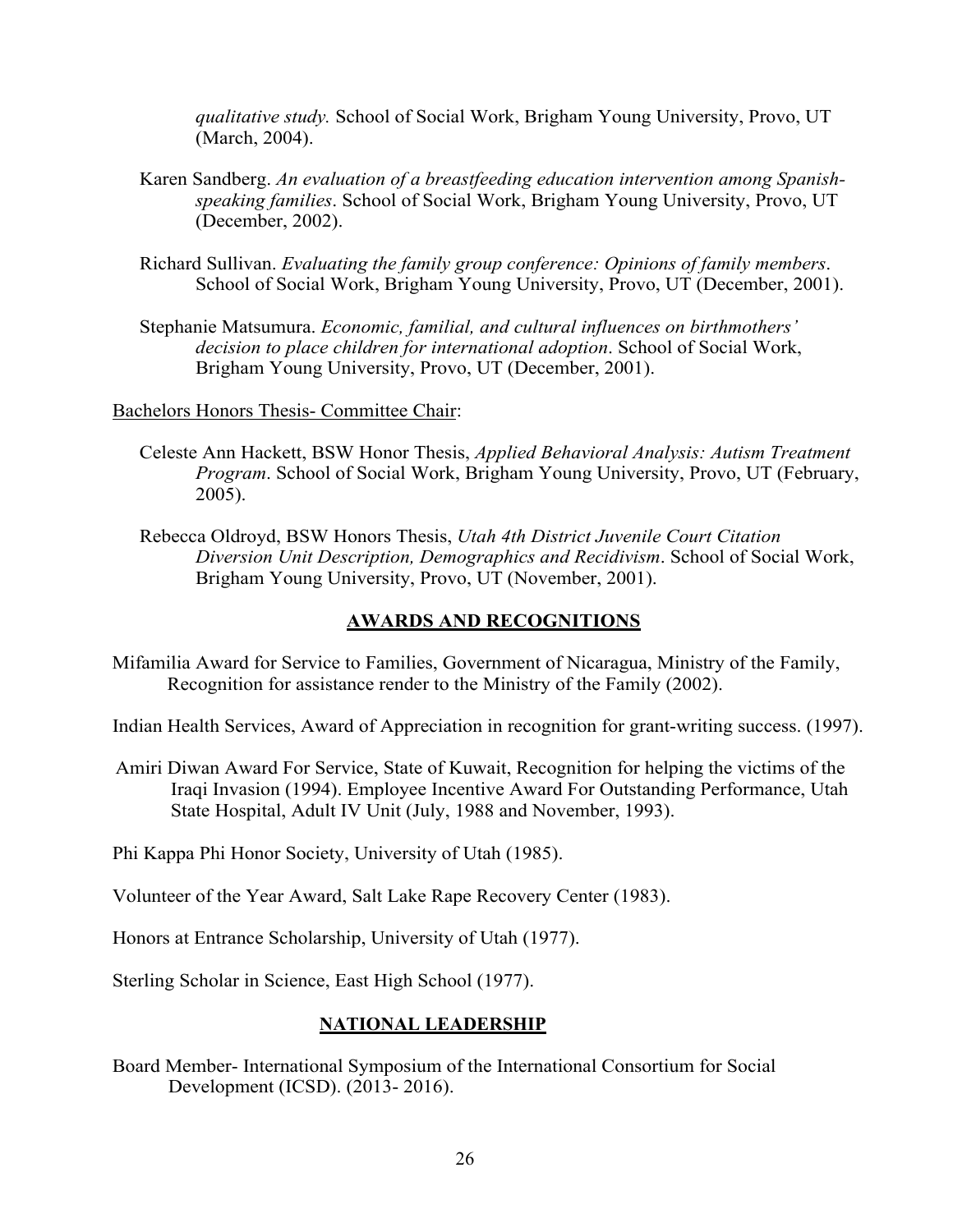- Board Member- The Association of Baccalaureate Social Work Program Directors (BPD) (2013- 2016), Alexandria, VA.
- Chair- Social Work Education Assessment Project (SWEAP) of the National Social Work Education Research Committee (Fall 2011-2016), University of Utah, Salt Lake City, UT.
- Commissioner- Council on Social Work Education's Global Education Commission (2004- 2010), Council on Social Work Education, Washington, DC.
- Member- Council on Social Work Education's Silberman Committee on Technology and International Social Work Education (2002- Present), Council on Social Work Education, Washington, DC.

## **PROFESSIONAL LEADERSHIP & SERVICE**

- Chair, International Track (2014). The 60th Annual Program Meeting (APM) of the Council on Social Work Education (CSWE), Washington, DC.
- Chair, International Track (2013). The 59th Annual Program Meeting (APM) of the Council on Social Work Education (CSWE), Washington, DC.
- Chair, International Track (2012). The 58th Annual Program Meeting (APM) of the Council on Social Work Education (CSWE), Washington, DC.
- Chair, International Track (2011). The 57th Annual Program Meeting (APM) of the Council on Social Work Education (CSWE), Atlanta, GA.
- Member, Program Committee (2010). The 17th International Consortium for Social Development (ICSD) Symposium, Dhaka, Bangladesh.
- Chair, International Track (2010). The 56th Annual Program Meeting (APM) of the Council on Social Work Education (CSWE), San Antonio, TX.
- Assistant Chair, International Track (2009). The 55th Annual Program Meeting (APM) of the Council on Social Work Education (CSWE), San Antonio, TX.
- Commissioner- Council on Social Work Education's Global Education Commission (2004- 2010), Council on Social Work Education, Washington, DC.
- Reviewer of Paper Submission for the 52nd Annual Program Meeting (APM)- International Social Work Symposium of the Council on Social Work Education (CSWE)- Jointly held with the 9th South Carolina University Technology Conference, Chicago, IL.
- Member- Council on Social Work Education's Silberman Committee on Technology and International Social Work Education (2002- Present), Council on Social Work Education, Washington, DC.
- Member- Organization Committee for the 7th Annual Technology Conference For Social Work Education and Practice (2004), Anaheim, CA.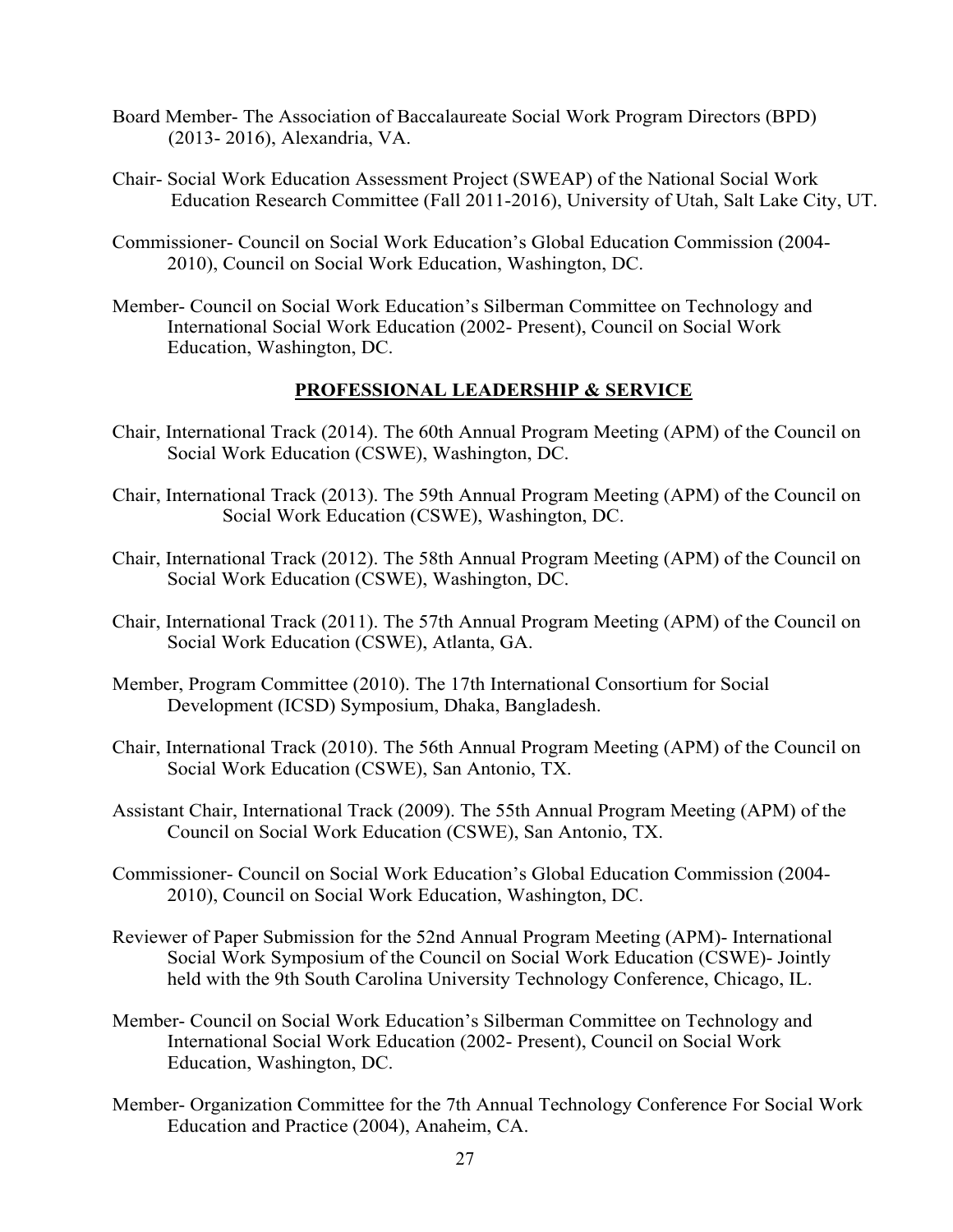Reviewer of Paper Submissions for the Annual Technology Conference For Social Work Education and Practice (2003- Present), University of South Carolina, Columbia, SC.

Consultant/Reviewer of the *International Guidelines in Social Work Education and Training* by the International Association of Schools of Social Work.

Reviewer of Book Prospectus for Wadsworth Publishers (2004).

Reviewer of Paper Submissions for the American Association of Marriage & Family Therapy (AAMFT) Annual Conference (2000-2002), AAMFT, Alexandria, VA.

## **UNIVERSITY LEADERSHIP & SERVICE**

## **University of Utah**

Chair- Senate Advisor Committee on Library Policy (2016- present)

Member- University Teaching Committee (2016- Present)

Member- Teaching & Learning Governance Committee (2013- present)

Member- Teaching & Learning Portfolio Committee (2012- present)

Member- Education Technology Committee (2010- present)

Member- University Songdo Leadership Team (2013- 2016)

Member- Songdo Enrollment Management Team (2013- 2016)

Member- Songdo Global Campus Working Group (2012- 2014)

Member- Student Textbook Savings Committee (2013-2014)

Senator- Academic Senate, University of Utah (2012-2016)

Member- Academic Senate- Executive Committee (2014-2016)

Member- Academic Senate Academic Freedom & Faculty Rights Committee (2013- present)

Member- Academic Senate Personnel and Elections Committee (2013- 2016)

Member- Vice-Presidential Task Force on Reimagining General Education (2011- 2013)

Member- Curriculum Policy Review for Undergraduate Studies (2009- 2016)

Member- Undergraduate Studies Special Fees Review Committee (2009- 2016)

Member- Social Work Faculty Majors Representative (2009- 2016)

## **College of Social Work- University of Utah**

Member- Ph.D. Advisory Committee (2009- 2016)

Member- M.S.W. Advisory Committee (2010- 2016)

Member- College of Social Work Retention, Promotion, and Tenure (RPT) Committee (2009 present)

Chair- BSW Executive Committee (2009- 2016)

Chair- BSW Admissions Committee (2009- 2016)

Chair- BSW Online BSW Degree Development Committee (2013- 2016)

Chair- BSW Faculty Search Committee (2009- 2016)

Chair- BSW Curriculum Committee (2009- 2016)

Chair- BSW Research Consortium Committee (2009- 2016)

Chair- BSW Research Sequence Curriculum Committee (2009- 2016)

Member- BSW Curriculum Committee (2017- present)

Member- BSW Admissions Committee (2017- present)

Member- BSW Practice Sequence Curriculum Committee (2009- 2016)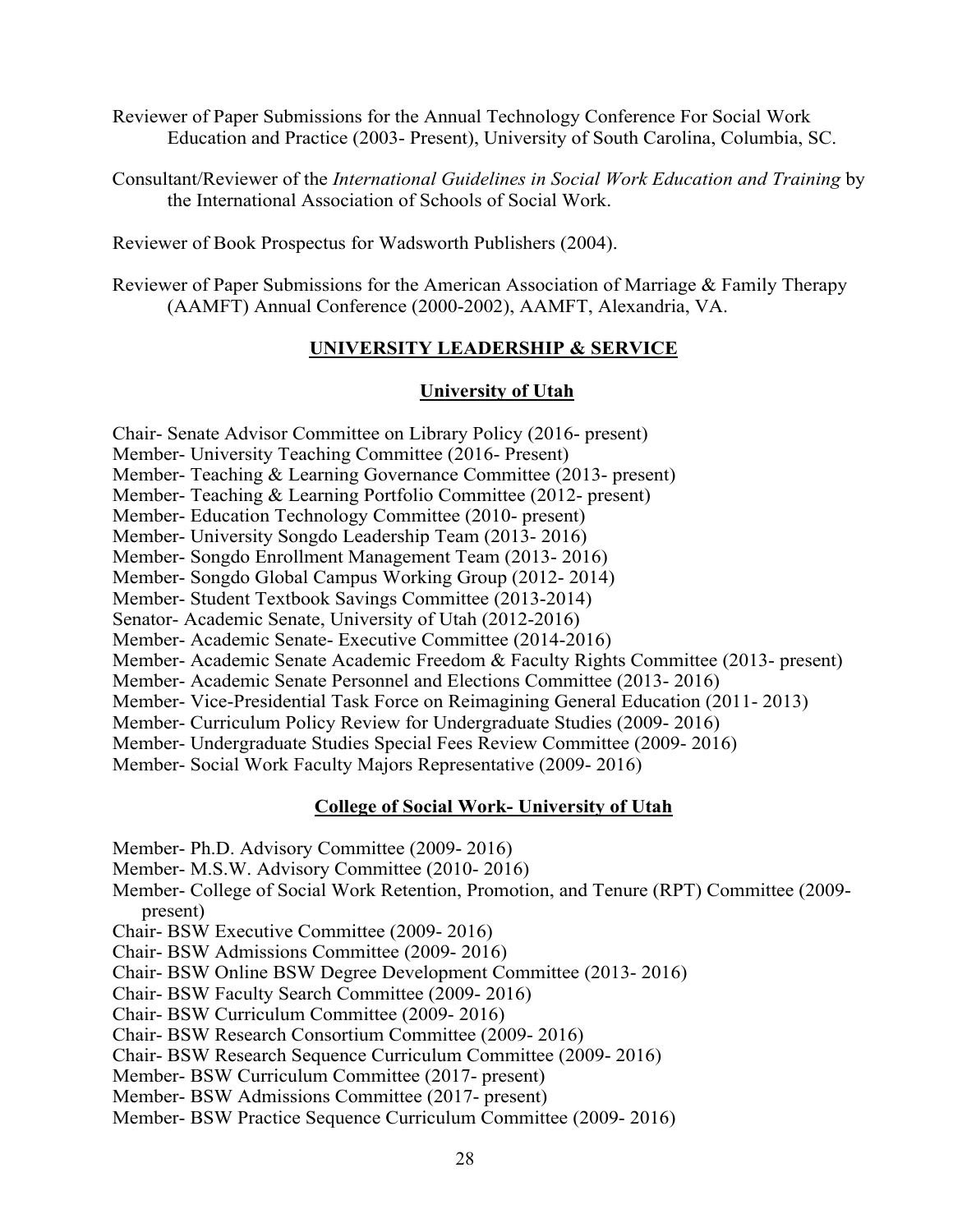Member- BSW Macro Sequence Curriculum Committee (2009- 2016) Member- BSW HBSE Sequence Curriculum Committee (2009- 2016) Member- International Committee (2009- present)

#### **School of Social Work- Brigham Young University**

Chair- Research Curriculum Committee (2003- 2008) Chair- Nominations Committee (2001-2009) Member- Research Proposal Committee (2001 - 2009) Member- Graduate Admissions Committee (2004- 2008) Member- Undergraduate Admissions Committee (2002 -2004) Associate Coordinator- Undergraduate Program (2002 - 2004)

### **College of Family Home & Social Sciences- Brigham Young University**

Member- Research Committee (2005-2006) Member- Computer Committee (2001- present) Member- Computer Committee- Subcommittee on Technology Teaching (2002 - present)

## **CURRENT CERTIFICATIONS & LICENSES**

Substance Abuse Professional (SAP)- Department of Transportation

Qualified Mental Health Examiner, State of Utah (2005-present).

Qualified Clinical Social Worker, National Association of Social Workers (NASW)

Licensed Clinical Social Worker (LCSW), Licensed by the State of Utah (#0216931040).

Psychologist, National Register of Health Service Providers in Psychology (#44551)

Certificate of Proficiency in Drug and Alcohol Treatment, American Psychological Association  $(C$ ertificate # AD003410)

Licensed Psychologist, Licensed by the State of Utah (#941161552501)

Approved Supervisor, American Association of Marriage and Family Therapists

Approved Clinical Supervisor for Marriage and Family Therapists, State of Utah

Licensed Marriage and Family Therapist (MFT), Licensed by the State of Utah (#00648334010)

Fellow of the Biofeedback Certification Institute of American (BCIAC- Certificate # B4135)

Diplomate, Certification in Neurofeedback, The National Registry of Neurofeedback Providers, (Certificate # 62839)

Certification in International Protocol, The Protocol School of Washington, D.C.